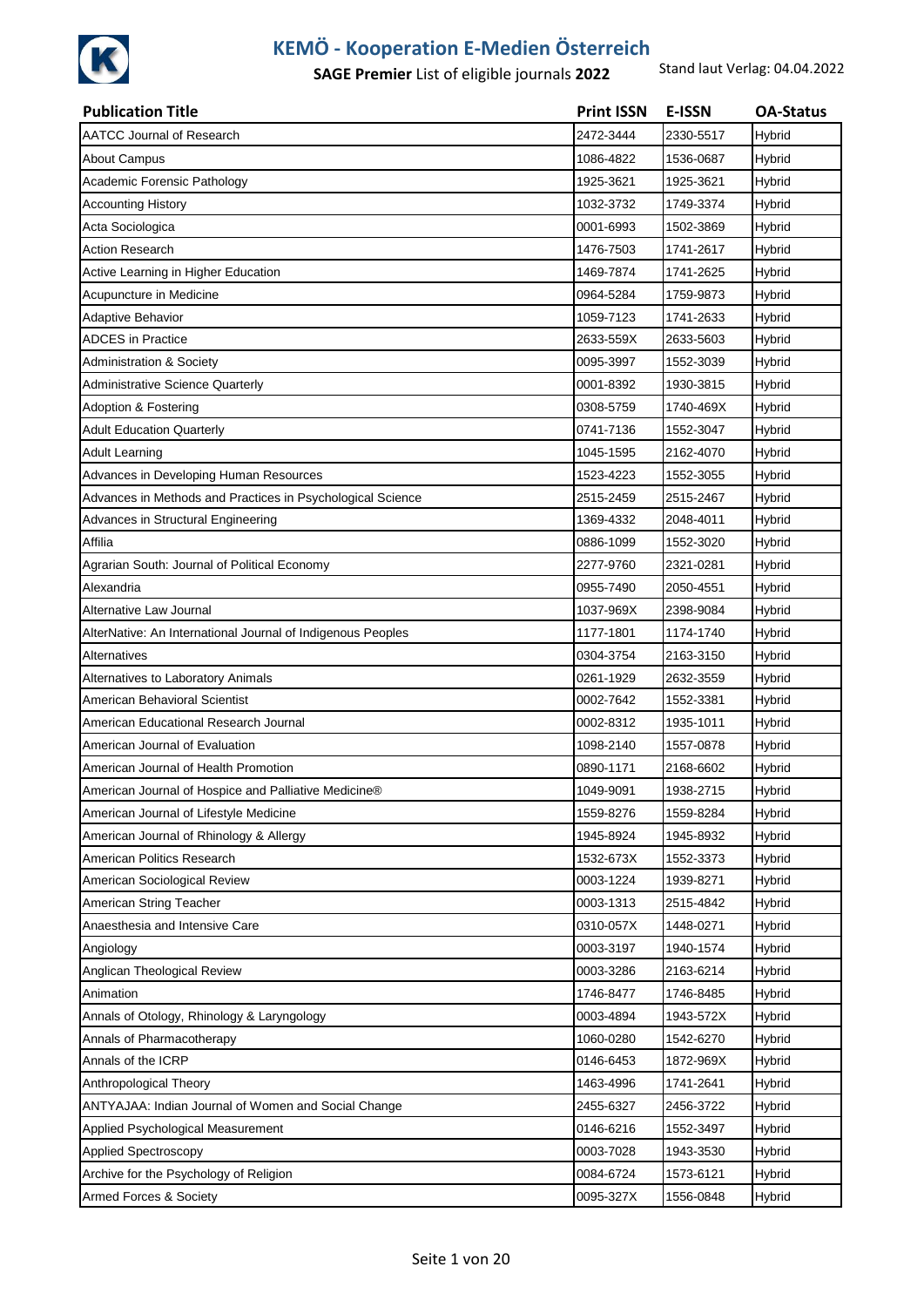

| <b>Publication Title</b>                                                   | <b>Print ISSN</b> | E-ISSN    | <b>OA-Status</b> |
|----------------------------------------------------------------------------|-------------------|-----------|------------------|
| Arthaniti: Journal of Economic Theory and Practice                         | 0976-7479         | 2517-2654 | Hybrid           |
| Arts and Humanities in Higher Education                                    | 1474-0222         | 1741-265X | Hybrid           |
| Asia Pacific Journal of Public Health                                      | 1010-5395         | 1941-2479 | Hybrid           |
| Asian and Pacific Migration Journal                                        | 0117-1968         |           | 0 Hybrid         |
| Asian Cardiovascular and Thoracic Annals                                   | 0218-4923         | 1816-5370 | Hybrid           |
| Asian Journal of Comparative Politics                                      | 2057-8911         | 2057-892X | <b>Hybrid</b>    |
| Asian Journal of Legal Education                                           | 2322-0058         | 2348-2451 | Hybrid           |
| Asian Journal of Management Cases                                          | 0972-8201         | 0973-0621 | Hybrid           |
| Asia-Pacific Journal of Management Research and Innovation                 | 2319-510X         | 2321-0729 | Hybrid           |
| Asia-Pacific Journal of Rural Development                                  | 1018-5291         | 2074-0131 | Hybrid           |
| Assessment                                                                 | 1073-1911         | 1552-3489 | Hybrid           |
| Assessment for Effective Intervention                                      | 1534-5084         | 1938-7458 | Hybrid           |
| Australasian Journal of Early Childhood                                    | 1836-9391         | 1839-5961 | Hybrid           |
| Australasian Marketing Journal                                             | 1839-3349         | 1839-3349 | Hybrid           |
| Australasian Psychiatry                                                    | 1039-8562         | 1440-1665 | Hybrid           |
| Australian & New Zealand Journal of Psychiatry                             | 0004-8674         | 1440-1614 | Hybrid           |
| Australian Journal of Career Development                                   | 1038-4162         | 2200-6974 | Hybrid           |
| Australian Journal of Education                                            | 0004-9441         | 2050-5884 | Hybrid           |
| Australian Journal of Management                                           | 0312-8962         | 1327-2020 | Hybrid           |
| Autism                                                                     | 1362-3613         | 1461-7005 | Hybrid           |
| Avian Biology Research                                                     | 1758-1559         | 1758-1567 | Hybrid           |
| <b>Behavior Modification</b>                                               | 0145-4455         | 1552-4167 | Hybrid           |
| Behavioral Disorders                                                       | 0198-7429         | 2163-5307 | Hybrid           |
| <b>Beyond Behavior</b>                                                     | 1074-2956         | 2163-5323 | Hybrid           |
| <b>Biblical Theology Bulletin</b>                                          | 0146-1079         | 1945-7596 | <b>Hybrid</b>    |
| <b>Biological Research For Nursing</b>                                     | 1099-8004         | 1552-4175 | Hybrid           |
| BioScope: South Asian Screen Studies                                       | 0974-9276         | 0976-352X | Hybrid           |
| Body & Society                                                             | 1357-034X         | 1460-3632 | Hybrid           |
| <b>British Journal of Music Therapy</b>                                    | 1359-4575         | 2059-9773 | Hybrid           |
| British Journal of Occupational Therapy                                    | 0308-0226         | 1477-6006 | <b>Hybrid</b>    |
| British Journal of Pain                                                    | 2049-4637         | 2049-4645 | <b>Hybrid</b>    |
| British Journal of Visual Impairment                                       | 0264-6196         | 1744-5809 | Hybrid           |
| British Journalism Review                                                  | 0956-4748         | 1741-2668 | Hybrid           |
| <b>Building Acoustics</b>                                                  | 1351-010X         | 2059-8025 | <b>Hybrid</b>    |
| Building Services Engineering Research and Technology                      | 0143-6244         | 1477-0849 | <b>Hybrid</b>    |
| Bulletin of Science, Technology & Society                                  | 0270-4676         | 1552-4183 | Hybrid           |
| Bulletin of Sociological Methodology/Bulletin de Méthodologie Sociologique | 0759-1063         | 2070-2779 | <b>Hybrid</b>    |
| <b>Business &amp; Society</b>                                              | 0007-6503         | 1552-4205 | Hybrid           |
| Business and Professional Communication Quarterly                          | 2329-4906         | 2329-4922 | Hybrid           |
| <b>Business Information Review</b>                                         | 0266-3821         | 1741-6450 | Hybrid           |
| <b>Business Perspectives and Research</b>                                  | 2278-5337         | 2394-9937 | Hybrid           |
| Cahiers Élisabéthains                                                      | 0184-7678         | 2054-4715 | <b>Hybrid</b>    |
| Calcutta Statistical Association Bulletin                                  | 0008-0683         | 2456-6462 | Hybrid           |
| California Management Review                                               | 0008-1256         | 2162-8564 | <b>Hybrid</b>    |
| Canadian Association of Radiologists Journal                               | 0846-5371         | 1488-2361 | Hybrid           |
| Canadian Journal of Nursing Research                                       | 0844-5621         | 1705-7051 | <b>Hybrid</b>    |
| Canadian Journal of Occupational Therapy                                   | 0008-4174         | 1911-9828 | <b>Hybrid</b>    |
| Canadian Journal of School Psychology                                      | 0829-5735         | 2154-3984 | <b>Hybrid</b>    |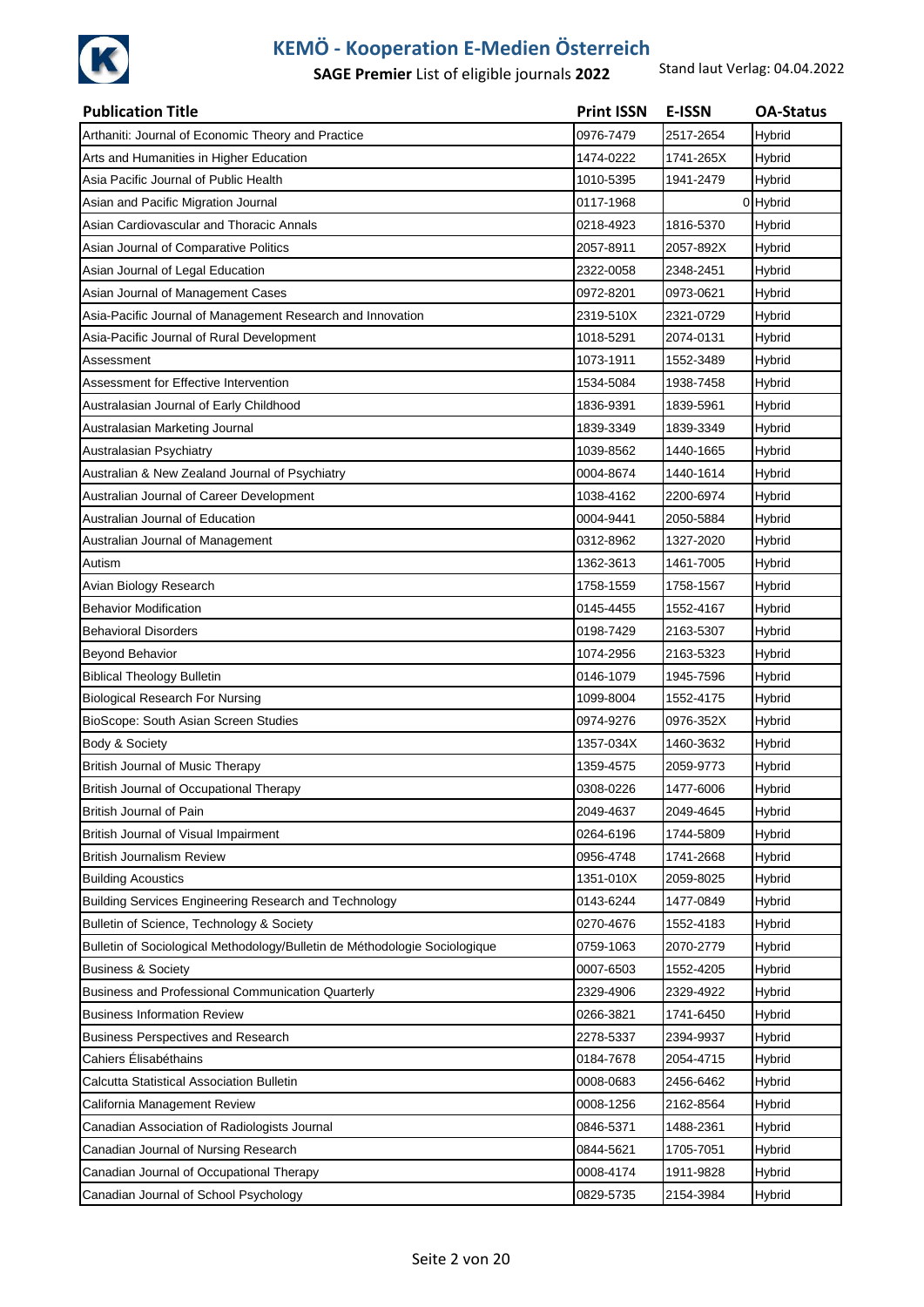

| <b>Publication Title</b>                                       | <b>Print ISSN</b> | <b>E-ISSN</b> | <b>OA-Status</b> |
|----------------------------------------------------------------|-------------------|---------------|------------------|
| Canadian Pharmacists Journal / Revue des Pharmaciens du Canada | 1715-1635         | 1913-701X     | Hybrid           |
| Capital & Class                                                | 0309-8168         | 2041-0980     | Hybrid           |
| Career Development and Transition for Exceptional Individuals  | 2165-1434         | 2165-1442     | Hybrid           |
| CARTILAGE                                                      | 1947-6035         | 1947-6043     | Hybrid           |
| <b>Cellular Polymers</b>                                       | 0262-4893         | 1478-2421     | Hybrid           |
| Cephalalgia                                                    | 0333-1024         | 1468-2982     | Hybrid           |
| Child Language Teaching and Therapy                            | 0265-6590         | 1477-0865     | Hybrid           |
| Child Maltreatment                                             | 1077-5595         | 1552-6119     | Hybrid           |
| Childhood                                                      | 0907-5682         | 1461-7013     | Hybrid           |
| China Information                                              | 0920-203X         | 1741-590X     | Hybrid           |
| China Report                                                   | 0009-4455         | 0973-063X     | Hybrid           |
| Chinese Journal of Sociology                                   | 2057-150X         | 2057-1518     | Hybrid           |
| <b>Christian Education Journal</b>                             | 0739-8913         | 2378-525X     | Hybrid           |
| <b>Chronic Illness</b>                                         | 1742-3953         | 1745-9206     | Hybrid           |
| Citizenship, Social and Economics Education                    | 2047-1734         | 2047-1734     | Hybrid           |
| City & Community                                               | 1535-6841         | 1540-6040     | Hybrid           |
| Clin-Alert                                                     | 0069-4770         | 1530-812X     | Hybrid           |
| <b>Clinical Case Studies</b>                                   | 1534-6501         | 1552-3802     | Hybrid           |
| Clinical Child Psychology and Psychiatry                       | 1359-1045         | 1461-7021     | Hybrid           |
| <b>Clinical EEG and Neuroscience</b>                           | 1550-0594         | 2169-5202     | Hybrid           |
| <b>Clinical Nursing Research</b>                               | 1054-7738         | 1552-3799     | Hybrid           |
| <b>Clinical Pediatrics</b>                                     | 0009-9228         | 1938-2707     | Hybrid           |
| Clinical Psychological Science                                 | 2167-7026         | 2167-7034     | Hybrid           |
| <b>Clinical Rehabilitation</b>                                 | 0269-2155         | 1477-0873     | Hybrid           |
| <b>Clinical Trials</b>                                         | 1740-7745         | 1740-7753     | Hybrid           |
| Clothing and Textiles Research Journal                         | 0887-302X         | 1940-2473     | Hybrid           |
| <b>Coastal Studies &amp; Society</b>                           | 2634-9817         | 2634-9817     | Hybrid           |
| Collections                                                    | 1550-1906         |               | 0 Hybrid         |
| Common Law World Review                                        | 1473-7795         | 1740-5556     | Hybrid           |
| Communication & Sport                                          | 2167-4795         | 2167-4809     | Hybrid           |
| Communication and the Public                                   | 2057-0473         | 2057-0481     | Hybrid           |
| <b>Communication Disorders Quarterly</b>                       | 1525-7401         | 1538-4837     | Hybrid           |
| <b>Communication Research</b>                                  | 0093-6502         | 1552-3810     | Hybrid           |
| <b>Community College Review</b>                                | 0091-5521         | 1940-2325     | Hybrid           |
| Community Health Equity Research & Policy                      | 2752-535X         | 2752-5368     | Hybrid           |
| <b>Comparative Political Studies</b>                           | 0010-4140         | 1552-3829     | Hybrid           |
| <b>Compensation &amp; Benefits Review</b>                      | 0886-3687         | 1552-3837     | <b>Hybrid</b>    |
| Competition & Change                                           | 1024-5294         | 1477-2221     | Hybrid           |
| Competition and Regulation in Network Industries               | 1783-5917         | 2399-2956     | Hybrid           |
| <b>Concurrent Engineering</b>                                  | 1063-293X         | 1531-2003     | Hybrid           |
| <b>Conflict Management and Peace Science</b>                   | 0738-8942         | 1549-9219     | Hybrid           |
| Contemporary Drug Problems                                     | 0091-4509         | 2163-1808     | <b>Hybrid</b>    |
| <b>Contemporary Education Dialogue</b>                         | 0973-1849         | 2249-5320     | Hybrid           |
| Contemporary Issues in Early Childhood                         | 1463-9491         | 1463-9491     | Hybrid           |
| Contemporary Review of the Middle East                         | 2347-7989         | 2349-0055     | Hybrid           |
| <b>Contemporary Sociology</b>                                  | 0094-3061         | 1939-8638     | Hybrid           |
| Contemporary Voice of Dalit                                    | 2455-328X         | 2456-0502     | Hybrid           |
| Contexts                                                       | 1536-5042         | 1537-6052     | Hybrid           |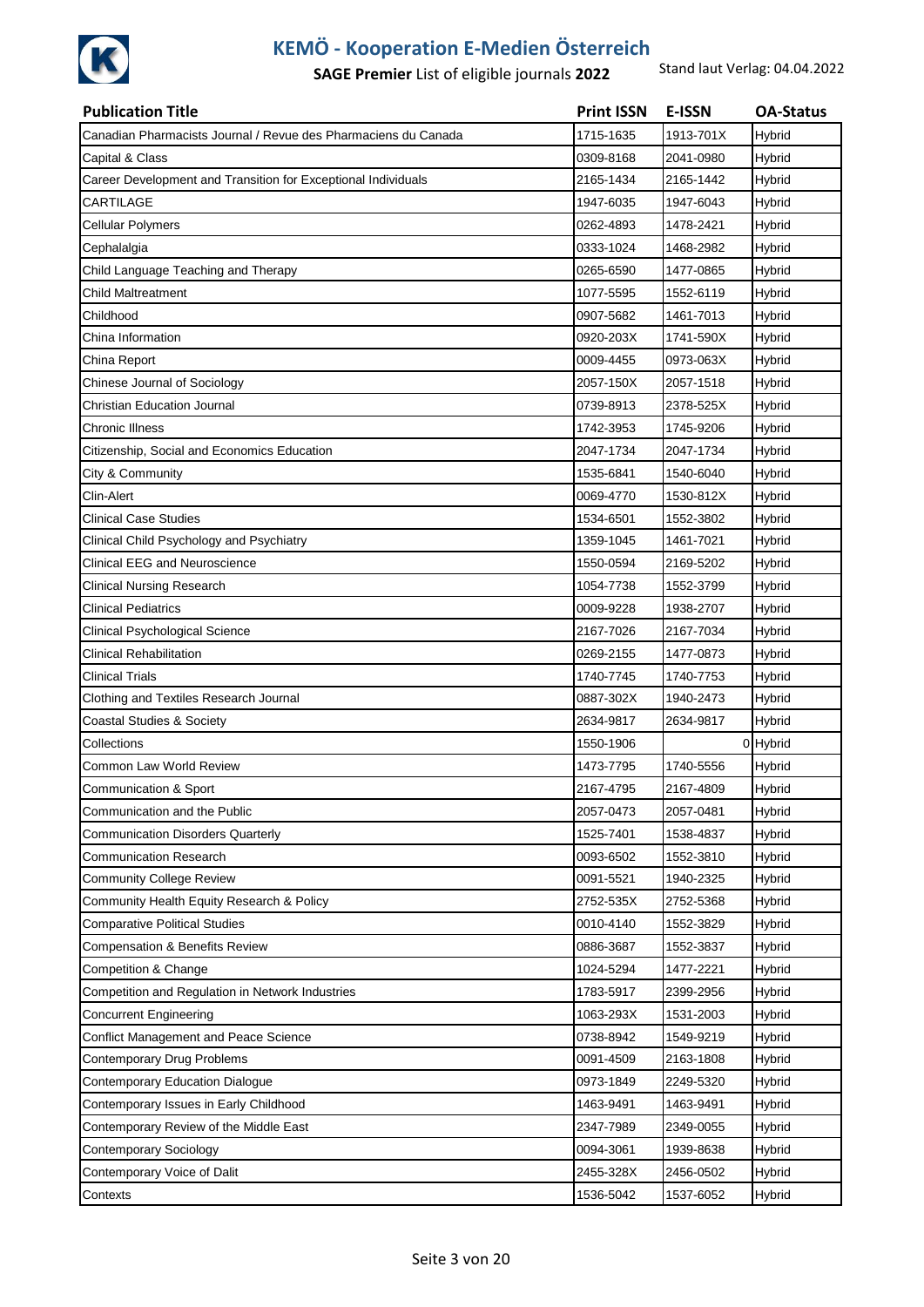

| <b>Publication Title</b>                           | <b>Print ISSN</b> | <b>E-ISSN</b> | <b>OA-Status</b> |
|----------------------------------------------------|-------------------|---------------|------------------|
| Contributions to Indian Sociology                  | 0069-9667         | 0973-0648     | Hybrid           |
| Convergence                                        | 1354-8565         | 1748-7382     | Hybrid           |
| Cooperation and Conflict                           | 0010-8367         | 1460-3691     | Hybrid           |
| <b>Cornell Hospitality Quarterly</b>               | 1938-9655         | 1938-9663     | Hybrid           |
| Craniomaxillofacial Trauma & Reconstruction        | 1943-3875         | 1943-3883     | Hybrid           |
| Crime & Delinquency                                | 0011-1287         | 1552-387X     | Hybrid           |
| Crime, Media, Culture                              | 1741-6590         | 1741-6604     | Hybrid           |
| Criminal Justice and Behavior                      | 0093-8548         | 1552-3594     | Hybrid           |
| <b>Criminal Justice Policy Review</b>              | 0887-4034         | 1552-3586     | Hybrid           |
| <b>Criminal Justice Review</b>                     | 0734-0168         | 1556-3839     | Hybrid           |
| Criminology & Criminal Justice                     | 1748-8958         | 1748-8966     | Hybrid           |
| Critical Research on Religion                      | 2050-3032         | 2050-3040     | Hybrid           |
| <b>Critical Social Policy</b>                      | 0261-0183         | 1461-703X     | Hybrid           |
| <b>Critical Sociology</b>                          | 0896-9205         | 1569-1632     | Hybrid           |
| <b>Critical Studies in Television</b>              | 1749-6020         | 1749-6039     | Hybrid           |
| Critique of Anthropology                           | 0308-275X         | 1460-3721     | Hybrid           |
| Cross-Cultural Research                            | 1069-3971         | 1552-3578     | Hybrid           |
| <b>Cultural Dynamics</b>                           | 0921-3740         | 1461-7048     | Hybrid           |
| cultural geographies                               | 1474-4740         | 1477-0881     | Hybrid           |
| <b>Cultural Sociology</b>                          | 1749-9755         | 1749-9763     | Hybrid           |
| <b>Cultural Studies ? Critical Methodologies</b>   | 1532-7086         | 1552-356X     | Hybrid           |
| Culture & Psychology                               | 1354-067X         | 1461-7056     | Hybrid           |
| Current Directions in Psychological Science        | 0963-7214         | 1467-8721     | Hybrid           |
| <b>Current Sociology</b>                           | 0011-3921         | 1461-7064     | Hybrid           |
| Currents in Biblical Research                      | 1476-993X         | 1745-5200     | Hybrid           |
| Dementia                                           | 1471-3012         | 1741-2684     | Hybrid           |
| Developmental Child Welfare                        | 2516-1032         | 2516-1040     | Hybrid           |
| Dialogues in Human Geography                       | 2043-8206         | 2043-8214     | Hybrid           |
| Dialogues in Urban Research                        | 2754-1258         |               | 0 Hybrid         |
| Diogenes                                           | 0392-1921         | 1467-7695     | Hybrid           |
| Discourse & Communication                          | 1750-4813         | 1750-4821     | Hybrid           |
| Discourse & Society                                | 0957-9265         | 1460-3624     | Hybrid           |
| <b>Discourse Studies</b>                           | 1461-4456         | 1461-7080     | Hybrid           |
| Dramatherapy                                       | 0263-0672         | 2157-1430     | Hybrid           |
| Drug Science, Policy and Law                       | 2050-3245         | 2050-3245     | Hybrid           |
| Earthquake Spectra                                 | 8755-2930         | 1944-8201     | Hybrid           |
| East European Politics and Societies               | 0888-3254         | 1533-8371     | Hybrid           |
| Economic and Industrial Democracy                  | 0143-831X         | 1461-7099     | Hybrid           |
| <b>Economic Development Quarterly</b>              | 0891-2424         | 1552-3543     | Hybrid           |
| <b>Education and Urban Society</b>                 | 0013-1245         | 1552-3535     | Hybrid           |
| Education, Citizenship and Social Justice          | 1746-1979         | 1746-1987     | Hybrid           |
| <b>Educational Administration Quarterly</b>        | 0013-161X         | 1552-3519     | Hybrid           |
| Educational and Psychological Measurement          | 0013-1644         | 1552-3888     | Hybrid           |
| <b>Educational Evaluation and Policy Analysis</b>  | 0162-3737         | 1935-1062     | Hybrid           |
| Educational Management Administration & Leadership | 1741-1432         | 1741-1440     | Hybrid           |
| <b>Educational Policy</b>                          | 0895-9048         | 1552-3896     | Hybrid           |
| <b>Educational Researcher</b>                      | 0013-189X         | 1935-102X     | Hybrid           |
| E-Learning and Digital Media                       | 2042-7530         | 2042-7530     | Hybrid           |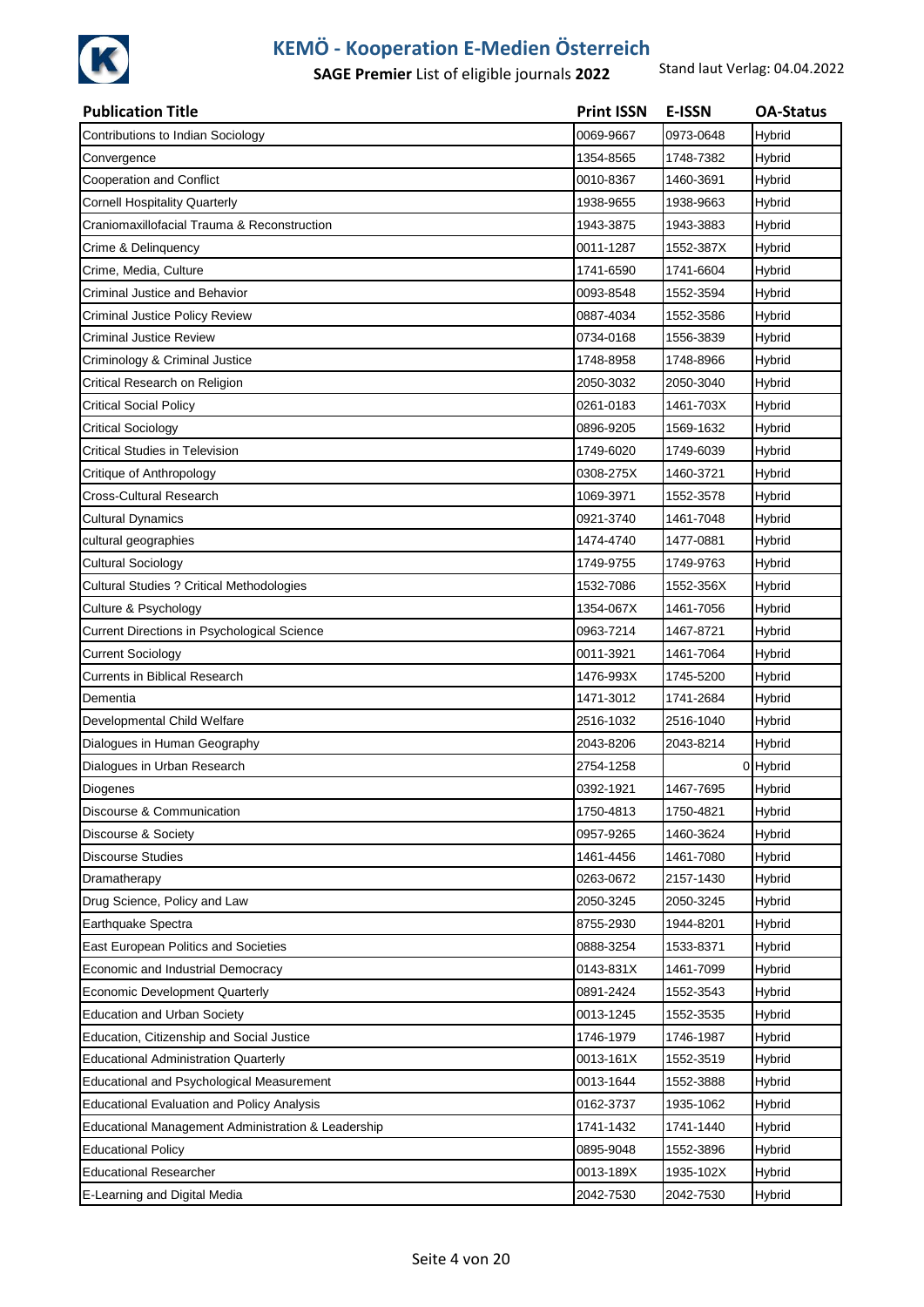

| <b>Publication Title</b>                                     | <b>Print ISSN</b> | <b>E-ISSN</b> | <b>OA-Status</b> |
|--------------------------------------------------------------|-------------------|---------------|------------------|
| <b>Electronic News</b>                                       | 1931-2431         | 1931-244X     | Hybrid           |
| <b>Emerging Adulthood</b>                                    | 2167-6968         | 2167-6984     | Hybrid           |
| <b>Emerging Economy Studies</b>                              | 2394-9015         | 2454-2148     | Hybrid           |
| Emotion Review                                               | 1754-0739         | 1754-0747     | Hybrid           |
| <b>Empirical Studies of the Arts</b>                         | 0276-2374         | 1541-4493     | Hybrid           |
| Energy & Environment                                         | 0958-305X         | 2048-4070     | Hybrid           |
| Entrepreneurship Education and Pedagogy                      | 2515-1274         | 2515-1274     | Hybrid           |
| Entrepreneurship Theory and Practice                         | 1042-2587         | 1540-6520     | Hybrid           |
| <b>Environment and Behavior</b>                              | 0013-9165         | 1552-390X     | Hybrid           |
| Environment and Planning A: Economy and Space                | 0308-518X         | 1472-3409     | Hybrid           |
| Environment and Planning B: Urban Analytics and City Science | 2399-8083         | 2399-8091     | Hybrid           |
| Environment and Planning C: Politics and Space               | 2399-6544         | 2399-6552     | Hybrid           |
| Environment and Planning D: Society and Space                | 0263-7758         | 1472-3433     | Hybrid           |
| Environment and Planning E: Nature and Space                 | 2514-8486         | 2514-8494     | Hybrid           |
| Environment and Planning F                                   | 2634-9825         | 2634-9825     | Hybrid           |
| <b>Environment and Urbanization</b>                          | 0956-2478         | 1746-0301     | Hybrid           |
| Environment and Urbanization ASIA                            | 0975-4253         | 0976-3546     | Hybrid           |
| Environmental Law Review                                     | 1461-4529         | 1740-5564     | <b>Hybrid</b>    |
| Equity in Education & Society                                | 2752-6461         | 2752-6461     | Hybrid           |
| Ergonomics in Design                                         | 1064-8046         |               | 0 Hybrid         |
| Ethnicities                                                  | 1468-7968         | 1741-2706     | Hybrid           |
| Ethnography                                                  | 1466-1381         | 1741-2714     | Hybrid           |
| European Educational Research Journal                        | 1474-9041         | 1474-9041     | Hybrid           |
| European History Quarterly                                   | 0265-6914         | 1461-7110     | Hybrid           |
| European Journal of Communication                            | 0267-3231         | 1460-3705     | Hybrid           |
| European Journal of Criminology                              | 1477-3708         | 1741-2609     | Hybrid           |
| European Journal of Cultural Studies                         | 1367-5494         | 1460-3551     | Hybrid           |
| European Journal of Industrial Relations                     | 0959-6801         | 1461-7129     | Hybrid           |
| European Journal of International Relations                  | 1354-0661         | 1460-3713     | Hybrid           |
| European Journal of Mass Spectrometry                        | 1469-0667         | 1751-6838     | Hybrid           |
| European Journal of Ophthalmology                            | 1120-6721         | 1724-6016     | Hybrid           |
| European Journal of Personality                              | 0890-2070         | 1099-0984     | <b>Hybrid</b>    |
| European Journal of Political Theory                         | 1474-8851         | 1741-2730     | Hybrid           |
| European Journal of Probation                                | 2066-2203         | 2066-2203     | Hybrid           |
| European Journal of Social Security                          | 1388-2627         | 2399-2948     | Hybrid           |
| European Journal of Social Theory                            | 1368-4310         | 1461-7137     | Hybrid           |
| European Journal of Women's Studies                          | 1350-5068         | 1461-7420     | <b>Hybrid</b>    |
| European Labour Law Journal                                  | 2031-9525         | 2399-5556     | Hybrid           |
| European Physical Education Review                           | 1356-336X         | 1741-2749     | Hybrid           |
| European Stroke Journal                                      | 2396-9873         | 2396-9881     | Hybrid           |
| <b>European Union Politics</b>                               | 1465-1165         | 1741-2757     | Hybrid           |
| European Urban and Regional Studies                          | 0969-7764         | 1461-7145     | Hybrid           |
| Evaluation                                                   | 1356-3890         | 1461-7153     | Hybrid           |
| Evaluation & the Health Professions                          | 0163-2787         | 1552-3918     | Hybrid           |
| Evaluation Journal of Australasia                            | 1035-719X         | 2515-9372     | Hybrid           |
| <b>Evaluation Review</b>                                     | 0193-841X         | 1552-3926     | Hybrid           |
| <b>Exceptional Children</b>                                  | 0014-4029         | 2163-5560     | Hybrid           |
| <b>FACE</b>                                                  | 2732-5016         | 2732-5016     | Hybrid           |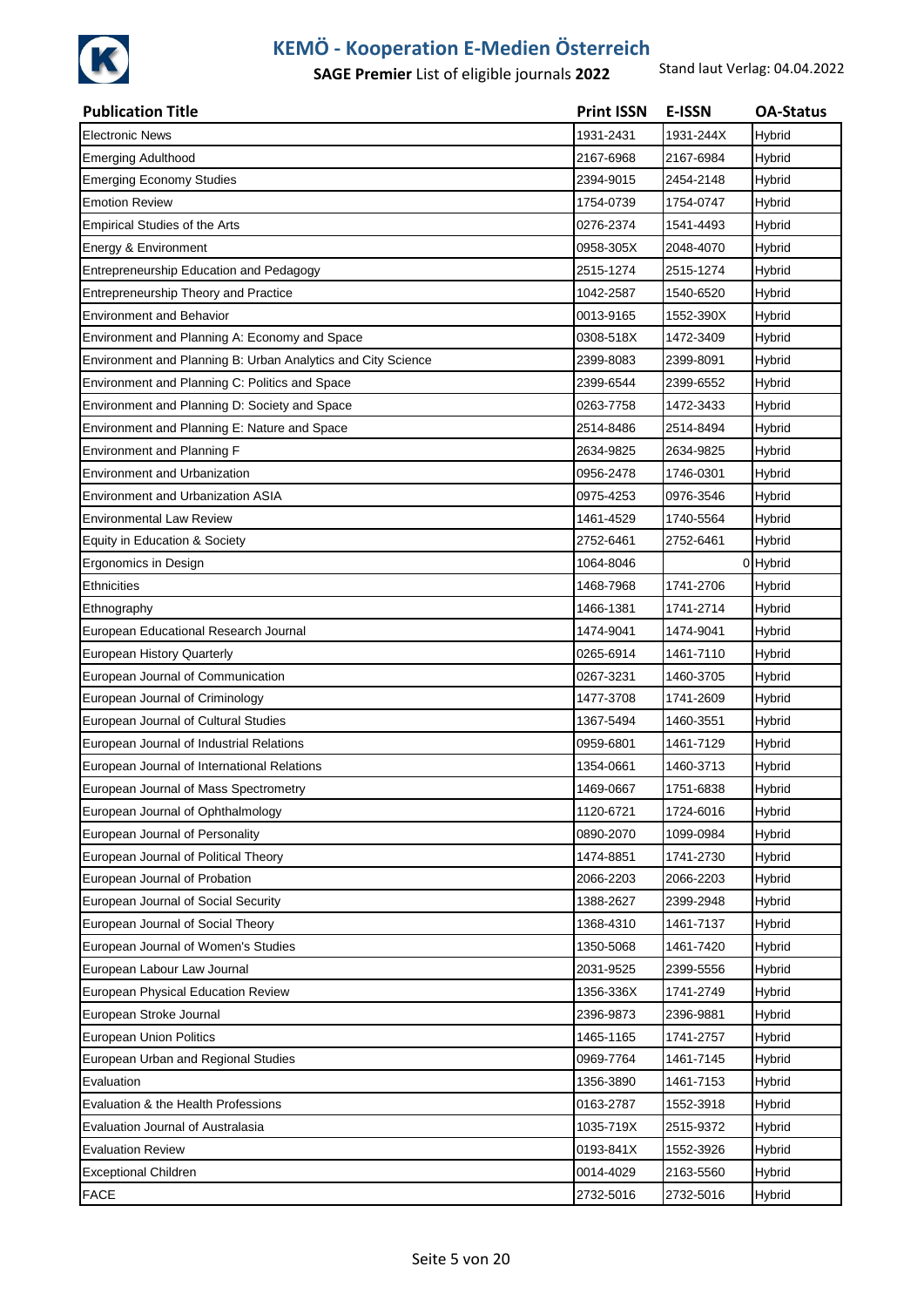

| <b>Publication Title</b>                             | <b>Print ISSN</b> | <b>E-ISSN</b> | <b>OA-Status</b> |
|------------------------------------------------------|-------------------|---------------|------------------|
| <b>Families in Society</b>                           | 1044-3894         | 1945-1350     | Hybrid           |
| <b>Family Business Review</b>                        | 0894-4865         | 1741-6248     | Hybrid           |
| <b>Federal Law Review</b>                            | 0067-205X         | 1444-6928     | Hybrid           |
| Feminism & Psychology                                | 0959-3535         | 1461-7161     | Hybrid           |
| <b>Feminist Criminology</b>                          | 1557-0851         | 1557-086X     | Hybrid           |
| <b>Feminist Review</b>                               | 0141-7789         | 1466-4380     | Hybrid           |
| <b>Feminist Theology</b>                             | 0966-7350         | 1745-5189     | Hybrid           |
| <b>Feminist Theory</b>                               | 1464-7001         | 1741-2773     | Hybrid           |
| <b>Field Methods</b>                                 | 1525-822X         | 1552-3969     | Hybrid           |
| <b>FIIB Business Review</b>                          | 2319-7145         | 2455-2658     | Hybrid           |
| First Language                                       | 0142-7237         | 1740-2344     | Hybrid           |
| Focus on Autism and Other Developmental Disabilities | 1088-3576         | 1538-4829     | Hybrid           |
| <b>Food and Nutrition Bulletin</b>                   | 0379-5721         | 1564-8265     | Hybrid           |
| Food Science and Technology International            | 1082-0132         | 1532-1738     | Hybrid           |
| Foot & Ankle International                           | 1071-1007         | 1944-7876     | Hybrid           |
| Foot & Ankle Specialist                              | 1938-6400         | 1938-7636     | Hybrid           |
| Foregut                                              | 2634-5161         | 2634-5161     | Hybrid           |
| Foreign Trade Review                                 | 0015-7325         | 0971-7625     | Hybrid           |
| Forum Italicum                                       | 0014-5858         | 2168-989X     | Hybrid           |
| <b>French Cultural Studies</b>                       | 0957-1558         | 1740-2352     | Hybrid           |
| <b>Games and Culture</b>                             | 1555-4120         | 1555-4139     | Hybrid           |
| Gender & Society                                     | 0891-2432         | 1552-3977     | Hybrid           |
| German Journal of Human Resource Management          | 2397-0022         | 2397-0030     | Hybrid           |
| <b>Gifted Child Quarterly</b>                        | 0016-9862         | 1934-9041     | Hybrid           |
| <b>Gifted Child Today</b>                            | 1076-2175         | 2162-951X     | Hybrid           |
| <b>Gifted Education International</b>                | 0261-4294         | 2047-9077     | Hybrid           |
| Global Business Review                               | 0972-1509         | 0973-0664     | Hybrid           |
| Global Health Promotion                              | 1757-9759         | 1757-9767     | Hybrid           |
| Global Journal of Emerging Market Economies          | 0974-9101         | 0975-2730     | Hybrid           |
| Global Media and Communication                       | 1742-7665         | 1742-7673     | Hybrid           |
| <b>Global Social Policy</b>                          | 1468-0181         | 1741-2803     | Hybrid           |
| Global Studies of Childhood                          | 2043-6106         | 2043-6106     | Hybrid           |
| Group & Organization Management                      | 1059-6011         | 1552-3993     | Hybrid           |
| <b>Group Analysis</b>                                | 0533-3164         | 1461-717X     | Hybrid           |
| Group Processes & Intergroup Relations               | 1368-4302         | 1461-7188     | Hybrid           |
| <b>HAND</b>                                          | 1558-9447         | 1558-9455     | Hybrid           |
| Health                                               | 1363-4593         | 1461-7196     | Hybrid           |
| Health Education & Behavior                          | 1090-1981         | 1552-6127     | Hybrid           |
| <b>Health Education Journal</b>                      | 0017-8969         | 1748-8176     | Hybrid           |
| Health Information Management Journal                | 1833-3583         | 1833-3575     | Hybrid           |
| <b>Health Promotion Practice</b>                     | 1524-8399         | 1552-6372     | Hybrid           |
| Healthcare Management Forum                          | 0840-4704         | 2352-3883     | Hybrid           |
| HERD: Health Environments Research & Design Journal  | 1937-5867         | 2167-5112     | Hybrid           |
| High Performance Polymers                            | 0954-0083         | 1361-6412     | Hybrid           |
| Higher Education for the Future                      | 2347-6311         | 2348-5779     | Hybrid           |
| <b>HIP International</b>                             | 1120-7000         | 1724-6067     | Hybrid           |
| Hispanic Health Care International                   | 1540-4153         | 1938-8993     | Hybrid           |
| Hispanic Journal of Behavioral Sciences              | 0739-9863         | 1552-6364     | Hybrid           |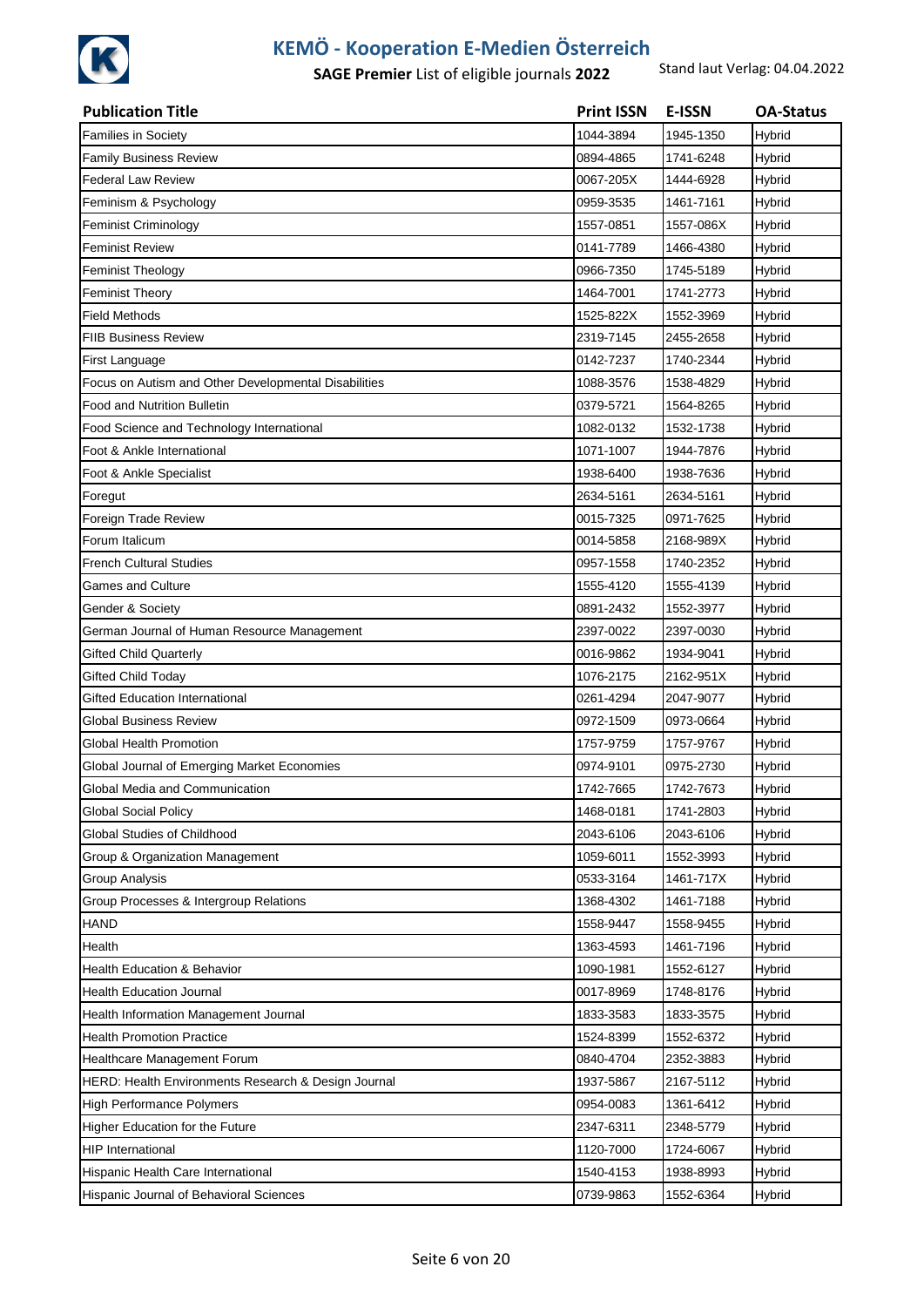

| <b>Publication Title</b>                           | <b>Print ISSN</b> | E-ISSN    | <b>OA-Status</b> |
|----------------------------------------------------|-------------------|-----------|------------------|
| History and Sociology of South Asia                | 2230-8075         | 2249-5312 | Hybrid           |
| History of Psychiatry                              | 0957-154X         | 1740-2360 | Hybrid           |
| History of Science                                 | 0073-2753         | 1753-8564 | Hybrid           |
| History of the Human Sciences                      | 0952-6951         | 1461-720X | Hybrid           |
| Home Health Care Management & Practice             | 1084-8223         | 1552-6739 | Hybrid           |
| <b>Homicide Studies</b>                            | 1088-7679         | 1552-6720 | Hybrid           |
| <b>Hospital Pharmacy</b>                           | 0018-5787         | 1945-1253 | Hybrid           |
| HSS Journal®                                       | 1556-3316         | 1556-3324 | Hybrid           |
| Human & Experimental Toxicology                    | 0960-3271         | 1477-0903 | Hybrid           |
| Human Factors                                      | 0018-7208         | 1547-8181 | Hybrid           |
| Human Geography                                    | 1942-7786         | 2633-674X | Hybrid           |
| <b>Human Relations</b>                             | 0018-7267         | 1741-282X | Hybrid           |
| Human Resource Development Review                  | 1534-4843         | 1552-6712 | Hybrid           |
| Human Systems                                      | 2634-4041         | 2634-4041 | Hybrid           |
| Humanity & Society                                 | 0160-5976         | 2372-9708 | Hybrid           |
| <b>IFLA Journal</b>                                | 0340-0352         | 1745-2651 | Hybrid           |
| IIM Kozhikode Society & Management Review          | 2277-9752         | 2321-029X | Hybrid           |
| Illness, Crisis & Loss                             | 1054-1373         | 1552-6968 | Hybrid           |
| <b>ILR Review</b>                                  | 0019-7939         | 2162-271X | Hybrid           |
| Imagination, Cognition and Personality             | 0276-2366         | 1541-4477 | Hybrid           |
| Improving Schools                                  | 1365-4802         | 1475-7583 | Hybrid           |
| Incarceration                                      | 2632-6663         | 2632-6663 | Hybrid           |
| <b>Inclusive Practices</b>                         | 2732-4745         | 2732-4745 | Hybrid           |
| India Quarterly                                    | 0974-9284         | 0975-2684 | Hybrid           |
| <b>Indian Historical Review</b>                    | 0376-9836         | 0975-5977 | Hybrid           |
| Indian Journal of Clinical Medicine                | 2633-9447         | 1179-9161 | Hybrid           |
| Indian Journal of Corporate Governance             | 0974-6862         | 2454-2482 | Hybrid           |
| Indian Journal of Gender Studies                   | 0971-5215         | 0973-0672 | Hybrid           |
| Indian Journal of Human Development                | 0973-7030         | 2456-480X | Hybrid           |
| Indian Journal of Public Administration            | 0019-5561         | 2457-0222 | Hybrid           |
| Indoor and Built Environment                       | 1420-326X         | 1423-0070 | Hybrid           |
| Industry and Higher Education                      | 0950-4222         | 2043-6858 | Hybrid           |
| Information Development                            | 0266-6669         | 1741-6469 | Hybrid           |
| Information Visualization                          | 1473-8716         | 1473-8724 | Hybrid           |
| Innovations                                        | 1556-9845         | 1559-0879 | Hybrid           |
| Insight on Africa                                  | 0975-0878         | 0976-3465 | Hybrid           |
| Institutionalised Children Explorations and Beyond | 2349-3003         | 2349-3011 | Hybrid           |
| International Area Studies Review                  | 2233-8659         | 2049-1123 | Hybrid           |
| International Bulletin of Mission Research         | 2396-9393         | 2396-9407 | Hybrid           |
| International Communication Gazette                | 1748-0485         | 1748-0493 | Hybrid           |
| <b>International Criminal Justice Review</b>       | 1057-5677         | 1556-3855 | Hybrid           |
| International Journal                              | 0020-7020         | 2052-465X | Hybrid           |
| International Journal of Aeroacoustics             | 1475-472X         | 2048-4003 | Hybrid           |
| International Journal of Architectural Computing   | 1478-0771         | 2048-3988 | Hybrid           |
| International Journal of Behavioral Development    | 0165-0254         | 1464-0651 | Hybrid           |
| International Journal of Bilingualism              | 1367-0069         | 1756-6878 | Hybrid           |
| International Journal of Business Communication    | 2329-4884         | 2329-4892 | Hybrid           |
| International Journal of Christianity & Education  | 2056-9971         | 2056-998X | Hybrid           |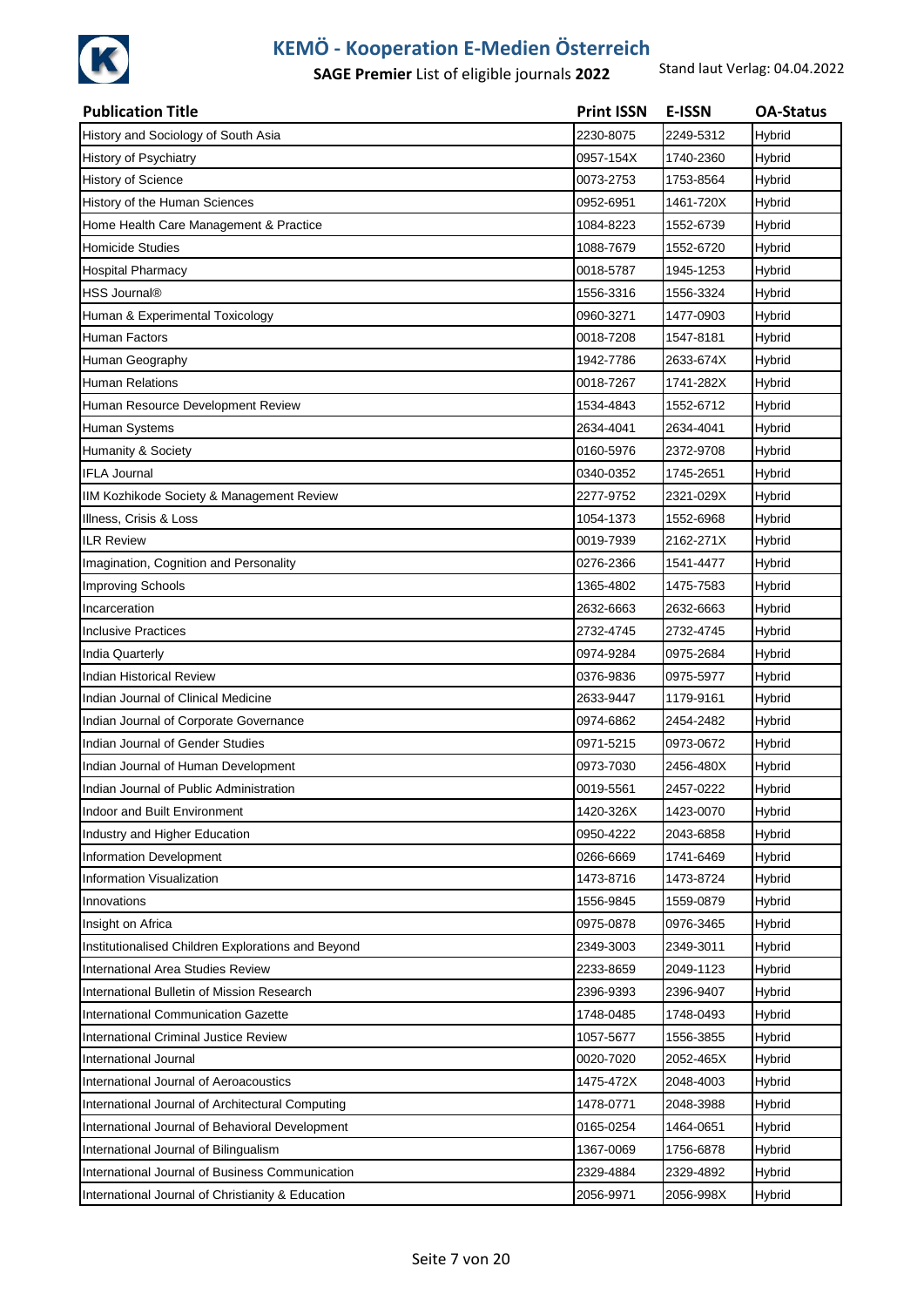

| <b>Publication Title</b>                                              | <b>Print ISSN</b> | <b>E-ISSN</b> | <b>OA-Status</b> |
|-----------------------------------------------------------------------|-------------------|---------------|------------------|
| International Journal of Comparative Sociology                        | 0020-7152         | 1745-2554     | Hybrid           |
| International Journal of Cross Cultural Management                    | 1470-5958         | 1741-2838     | Hybrid           |
| International Journal of Cultural Studies                             | 1367-8779         | 1460-356X     | Hybrid           |
| International Journal of Damage Mechanics                             | 1056-7895         | 1530-7921     | Hybrid           |
| International Journal of Discrimination and the Law                   | 1358-2291         | 2047-9468     | Hybrid           |
| International Journal of Educational Reform                           | 1056-7879         |               | 0 Hybrid         |
| International Journal of Health Services                              | 0020-7314         | 1541-4469     | Hybrid           |
| International Journal of Maritime History                             | 0843-8714         | 2052-7756     | Hybrid           |
| International Journal of Market Research                              | 1470-7853         | 2515-2173     | Hybrid           |
| International Journal of Mechanical Engineering Education             | 0306-4190         | 2050-4586     | Hybrid           |
| International Journal of Music Education                              | 0255-7614         | 1744-795X     | Hybrid           |
| International Journal of Offender Therapy and Comparative Criminology | 0306-624X         | 1552-6933     | Hybrid           |
| International Journal of Police Science & Management                  | 1461-3557         | 1478-1603     | Hybrid           |
| International Journal of Protective Structures                        | 2041-4196         | 2041-420X     | Hybrid           |
| International Journal of Rural Management                             | 0973-0052         | 0973-0680     | Hybrid           |
| International Journal of Social Psychiatry                            | 0020-7640         | 1741-2854     | Hybrid           |
| International Journal of Space Structures                             | 0956-0599         | 2059-8033     | Hybrid           |
| International Journal of Sports Science & Coaching                    | 1747-9541         | 2048-397X     | Hybrid           |
| International Journal of Spray and Combustion Dynamics                | 1756-8277         | 1756-8285     | Hybrid           |
| International Journal of Stroke                                       | 1747-4930         | 1747-4949     | Hybrid           |
| International Journal of Surgical Pathology                           | 1066-8969         | 1940-2465     | Hybrid           |
| International Journal of Toxicology                                   | 1091-5818         | 1092-874X     | Hybrid           |
| <b>International Migration Review</b>                                 | 0197-9183         | 1747-7379     | Hybrid           |
| <b>International Political Science Review</b>                         | 0192-5121         | 1460-373X     | Hybrid           |
| International Regional Science Review                                 | 0160-0176         | 1552-6925     | Hybrid           |
| <b>International Relations</b>                                        | 0047-1178         | 1741-2862     | Hybrid           |
| International Review for the Sociology of Sport                       | 1012-6902         | 1461-7218     | Hybrid           |
| International Review of Administrative Sciences                       | 0020-8523         | 1461-7226     | Hybrid           |
| International Review of Qualitative Research                          | 1940-8447         | 1940-8455     | Hybrid           |
| International Review of Victimology                                   | 0269-7580         | 2047-9433     | <b>Hybrid</b>    |
| International Small Business Journal                                  | 0266-2426         | 1741-2870     | Hybrid           |
| <b>International Social Work</b>                                      | 0020-8728         | 1461-7234     | Hybrid           |
| International Sociology                                               | 0268-5809         | 1461-7242     | Hybrid           |
| <b>International Studies</b>                                          | 0020-8817         | 0973-0702     | Hybrid           |
| Interpretation                                                        | 0020-9643         | 2159-340X     | <b>Hybrid</b>    |
| Intervention in School and Clinic                                     | 1053-4512         | 1538-4810     | Hybrid           |
| Interventional Neuroradiology                                         | 1591-0199         | 2385-2011     | Hybrid           |
| Irish Economic and Social History                                     | 0332-4893         | 2050-4918     | Hybrid           |
| Irish Journal of Sociology                                            | 0791-6035         | 2050-5280     | Hybrid           |
| Irish Theological Quarterly                                           | 0021-1400         | 1752-4989     | Hybrid           |
| Jadavpur Journal of International Relations                           | 0973-5984         | 2349-0047     | Hybrid           |
| JDR Clinical & Translational Research                                 | 2380-0844         | 2380-0852     | <b>Hybrid</b>    |
| Jindal Journal of Business Research                                   | 2278-6821         | 2321-0311     | Hybrid           |
| Journal for the Education of the Gifted                               | 0162-3532         | 2162-9501     | Hybrid           |
| Journal for the History of Astronomy                                  | 0021-8286         | 1753-8556     | Hybrid           |
| Journal for the Study of the New Testament                            | 0142-064X         | 1745-5294     | Hybrid           |
| Journal for the Study of the Old Testament                            | 0309-0892         | 1476-6728     | Hybrid           |
| Journal for the Study of the Pseudepigrapha                           | 0951-8207         | 1745-5286     | Hybrid           |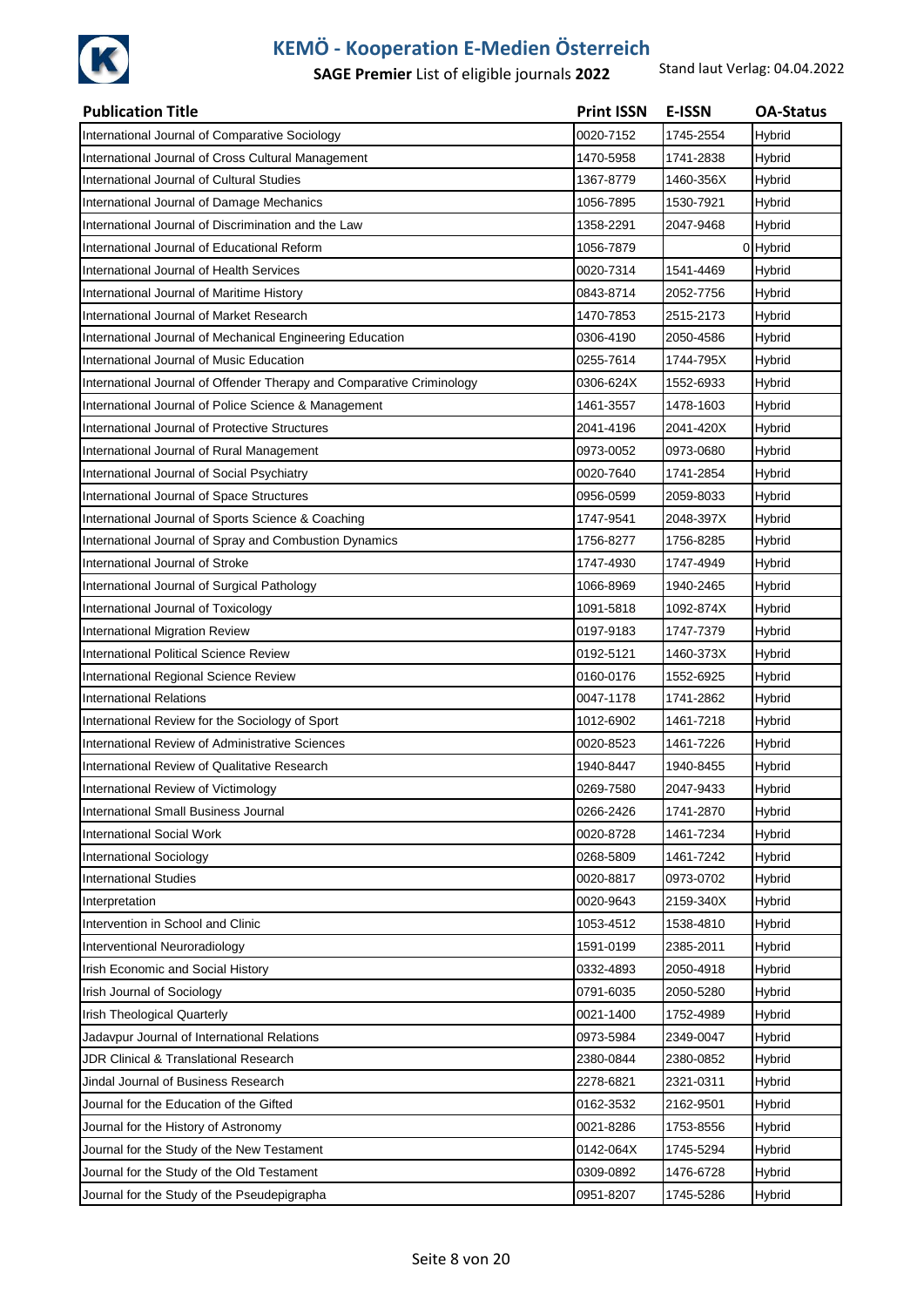

| <b>Publication Title</b>                                          | <b>Print ISSN</b> | <b>E-ISSN</b> | <b>OA-Status</b> |
|-------------------------------------------------------------------|-------------------|---------------|------------------|
| Journal for Vascular Ultrasound                                   | 1544-3167         | 1544-3175     | Hybrid           |
| Journal of Accounting, Auditing & Finance                         | 0148-558X         | 2160-4061     | Hybrid           |
| Journal of Adolescent Research                                    | 0743-5584         | 1552-6895     | Hybrid           |
| Journal of Adult and Continuing Education                         | 1477-9714         | 1479-7194     | Hybrid           |
| Journal of Advanced Academics                                     | 1932-202X         | 2162-9536     | Hybrid           |
| Journal of Advanced Oral Research                                 | 2320-2068         | 2320-2076     | Hybrid           |
| Journal of Advertising Education                                  | 1098-0482         | 2516-1873     | Hybrid           |
| Journal of Aging and Health                                       | 0898-2643         | 1552-6887     | Hybrid           |
| Journal of Applied Gerontology                                    | 0733-4648         | 1552-4523     | Hybrid           |
| Journal of Applied Social Science                                 | 1936-7244         | 1937-0245     | Hybrid           |
| Journal of Asian and African Studies                              | 0021-9096         | 1745-2538     | Hybrid           |
| Journal of Asian Economic Integration                             | 2631-6846         | 2631-6854     | Hybrid           |
| Journal of Asian Security and International Affairs               | 2347-7970         | 2349-0039     | Hybrid           |
| Journal of Attention Disorders                                    | 1087-0547         | 1557-1246     | Hybrid           |
| Journal of Bioactive and Compatible Polymers                      | 0883-9115         | 1530-8030     | Hybrid           |
| Journal of Biological Rhythms                                     | 0748-7304         | 1552-4531     | Hybrid           |
| Journal of Biomaterials Applications                              | 0885-3282         | 1530-8022     | Hybrid           |
| Journal of Black Psychology                                       | 0095-7984         | 1552-4558     | Hybrid           |
| Journal of Black Studies                                          | 0021-9347         | 1552-4566     | Hybrid           |
| Journal of Building Physics                                       | 1744-2591         | 1744-2583     | Hybrid           |
| Journal of Business and Technical Communication                   | 1050-6519         | 1552-4574     | Hybrid           |
| Journal of Cardiovascular Pharmacology and Therapeutics           | 1074-2484         | 1940-4034     | Hybrid           |
| Journal of Career Assessment                                      | 1069-0727         | 1552-4590     | Hybrid           |
| Journal of Career Development                                     | 0894-8453         | 1556-0856     | Hybrid           |
| Journal of Cases in Educational Leadership                        | 1555-4589         | 1555-4589     | Hybrid           |
| Journal of Cellular Plastics                                      | 0021-955X         | 1530-7999     | Hybrid           |
| Journal of Cerebral Blood Flow & Metabolism                       | 0271-678X         | 1559-7016     | Hybrid           |
| Journal of Child Health Care                                      | 1367-4935         | 1741-2889     | Hybrid           |
| Journal of Child Neurology                                        | 0883-0738         | 1708-8283     | Hybrid           |
| Journal of Chinese Writing Systems                                | 2513-8502         | 2513-8510     | Hybrid           |
| Journal of Classical Sociology                                    | 1468-795X         | 1741-2897     | Hybrid           |
| Journal of Clinical Urology                                       | 2051-4158         | 2051-4166     | Hybrid           |
| Journal of Cognitive Engineering and Decision Making              | 1555-3434         |               | 0 Hybrid         |
| Journal of College Student Retention: Research, Theory & Practice | 1521-0251         | 1541-4167     | Hybrid           |
| Journal of Communication Inquiry                                  | 0196-8599         | 1552-4612     | Hybrid           |
| Journal of Composite Materials                                    | 0021-9983         | 1530-793X     | Hybrid           |
| Journal of Conflict Resolution                                    | 0022-0027         | 1552-8766     | Hybrid           |
| Journal of Consumer Culture                                       | 1469-5405         | 1741-2900     | Hybrid           |
| Journal of Contemporary Criminal Justice                          | 1043-9862         | 1552-5406     | Hybrid           |
| Journal of Contemporary Ethnography                               | 0891-2416         | 1552-5414     | Hybrid           |
| Journal of Contemporary History                                   | 0022-0094         | 1461-7250     | Hybrid           |
| Journal of Creating Value                                         | 2394-9643         | 2454-213X     | <b>Hybrid</b>    |
| Journal of Creative Communications                                | 0973-2586         | 0973-2594     | Hybrid           |
| Journal of Criminology                                            | 2633-8076         | 2633-8084     | Hybrid           |
| Journal of Cross-Cultural Psychology                              | 0022-0221         | 1552-5422     | Hybrid           |
| Journal of Cutaneous Medicine and Surgery                         | 1203-4754         | 1615-7109     | Hybrid           |
| Journal of Dental Research                                        | 0022-0345         | 1544-0591     | Hybrid           |
| Journal of Developing Societies                                   | 0169-796X         | 1745-2546     | Hybrid           |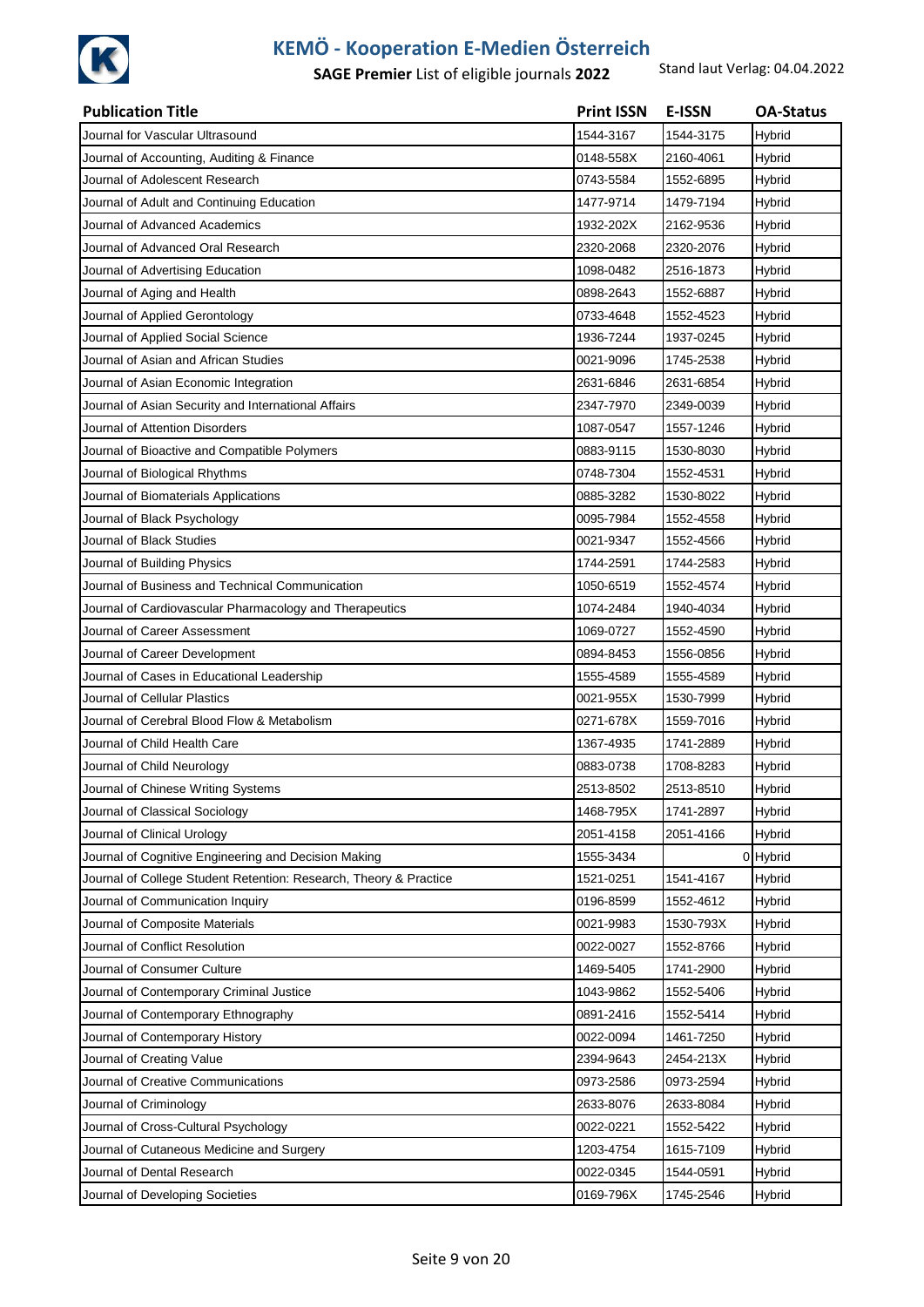

| <b>Publication Title</b>                                         | <b>Print ISSN</b> | <b>E-ISSN</b> | <b>OA-Status</b> |
|------------------------------------------------------------------|-------------------|---------------|------------------|
| Journal of Development Policy and Practice                       | 2455-1333         | 2455-4953     | Hybrid           |
| Journal of Diabetes Science and Technology                       | 1932-2968         | 1932-2968     | Hybrid           |
| Journal of Diagnostic Medical Sonography                         | 8756-4793         | 1552-5430     | Hybrid           |
| Journal of Disability Policy Studies                             | 1044-2073         | 1538-4802     | Hybrid           |
| Journal of Drug Education                                        | 0047-2379         | 1541-4159     | Hybrid           |
| Journal of Drug Issues                                           | 0022-0426         | 1945-1369     | Hybrid           |
| Journal of Early Childhood Literacy                              | 1468-7984         | 1741-2919     | Hybrid           |
| Journal of Early Childhood Research                              | 1476-718X         | 1741-2927     | Hybrid           |
| Journal of Early Intervention                                    | 1053-8151         | 2154-3992     | Hybrid           |
| Journal of Education                                             | 0022-0574         | 2515-5741     | Hybrid           |
| Journal of Education for Sustainable Development                 | 0973-4082         | 0973-4074     | Hybrid           |
| Journal of Educational and Behavioral Statistics                 | 1076-9986         | 1935-1054     | Hybrid           |
| Journal of Educational Computing Research                        | 0735-6331         | 1541-4140     | Hybrid           |
| Journal of Educational Technology Systems                        | 0047-2395         | 1541-3810     | Hybrid           |
| Journal of Elastomers & Plastics                                 | 0095-2443         | 1530-8006     | Hybrid           |
| Journal of Emerging Market Finance                               | 0972-6527         | 0973-0710     | Hybrid           |
| Journal of Emotional and Behavioral Disorders                    | 1063-4266         | 1538-4799     | Hybrid           |
| Journal of Empirical Research on Human Research Ethics           | 1556-2646         | 1556-2654     | Hybrid           |
| Journal of Endometriosis and Pelvic Pain Disorders               | 2284-0265         | 2284-0273     | Hybrid           |
| Journal of Endovascular Therapy                                  | 1526-6028         | 1545-1550     | Hybrid           |
| Journal of English Linguistics                                   | 0075-4242         | 1552-5457     | Hybrid           |
| Journal of Entrepreneurship and Innovation in Emerging Economies | 2393-9575         | 2394-9945     | Hybrid           |
| Journal of European Social Policy                                | 0958-9287         | 1461-7269     | Hybrid           |
| Journal of European Studies                                      | 0047-2441         | 1740-2379     | Hybrid           |
| Journal of Experiential Education                                | 1053-8259         | 2169-009X     | Hybrid           |
| Journal of Family History                                        | 0363-1990         | 1552-5473     | Hybrid           |
| Journal of Family Issues                                         | 0192-513X         | 1552-5481     | Hybrid           |
| Journal of Family Nursing                                        | 1074-8407         | 1552-549X     | Hybrid           |
| Journal of Feline Medicine and Surgery                           | 1098-612X         | 1532-2750     | Hybrid           |
| Journal of Fire Sciences                                         | 0734-9041         | 1530-8049     | Hybrid           |
| Journal of General Management                                    | 0306-3070         | 1759-6106     | Hybrid           |
| Journal of General Music Education                               | 2752-7646         | 2752-7646     | Hybrid           |
| Journal of Generic Medicines                                     | 1741-1343         | 1741-7090     | Hybrid           |
| Journal of Geriatric Psychiatry and Neurology                    | 0891-9887         | 1552-5708     | Hybrid           |
| Journal of Hand Surgery (European Volume)                        | 1753-1934         | 2043-6289     | Hybrid           |
| Journal of Health and Social Behavior                            | 0022-1465         | 2150-6000     | Hybrid           |
| Journal of Health Management                                     | 0972-0634         | 0973-0729     | Hybrid           |
| Journal of Health Psychology                                     | 1359-1053         | 1461-7277     | Hybrid           |
| Journal of Heritage Management                                   | 2455-9296         | 2456-4796     | Hybrid           |
| Journal of Hispanic Higher Education                             | 1538-1927         | 1552-5716     | Hybrid           |
| Journal of Histochemistry & Cytochemistry                        | 0022-1554         | 1551-5044     | Hybrid           |
| Journal of Historical Research in Music Education                | 1536-6006         | 2328-2525     | Hybrid           |
| Journal of Holistic Nursing                                      | 0898-0101         | 1552-5724     | Hybrid           |
| Journal of Hospitality & Tourism Research                        | 1096-3480         | 1557-7554     | Hybrid           |
| Journal of Human Lactation                                       | 0890-3344         | 1552-5732     | Hybrid           |
| Journal of Human Values                                          | 0971-6858         | 0973-0737     | Hybrid           |
| Journal of Humanistic Psychology                                 | 0022-1678         | 1552-650X     | Hybrid           |
| Journal of Industrial Relations                                  | 0022-1856         | 1472-9296     | Hybrid           |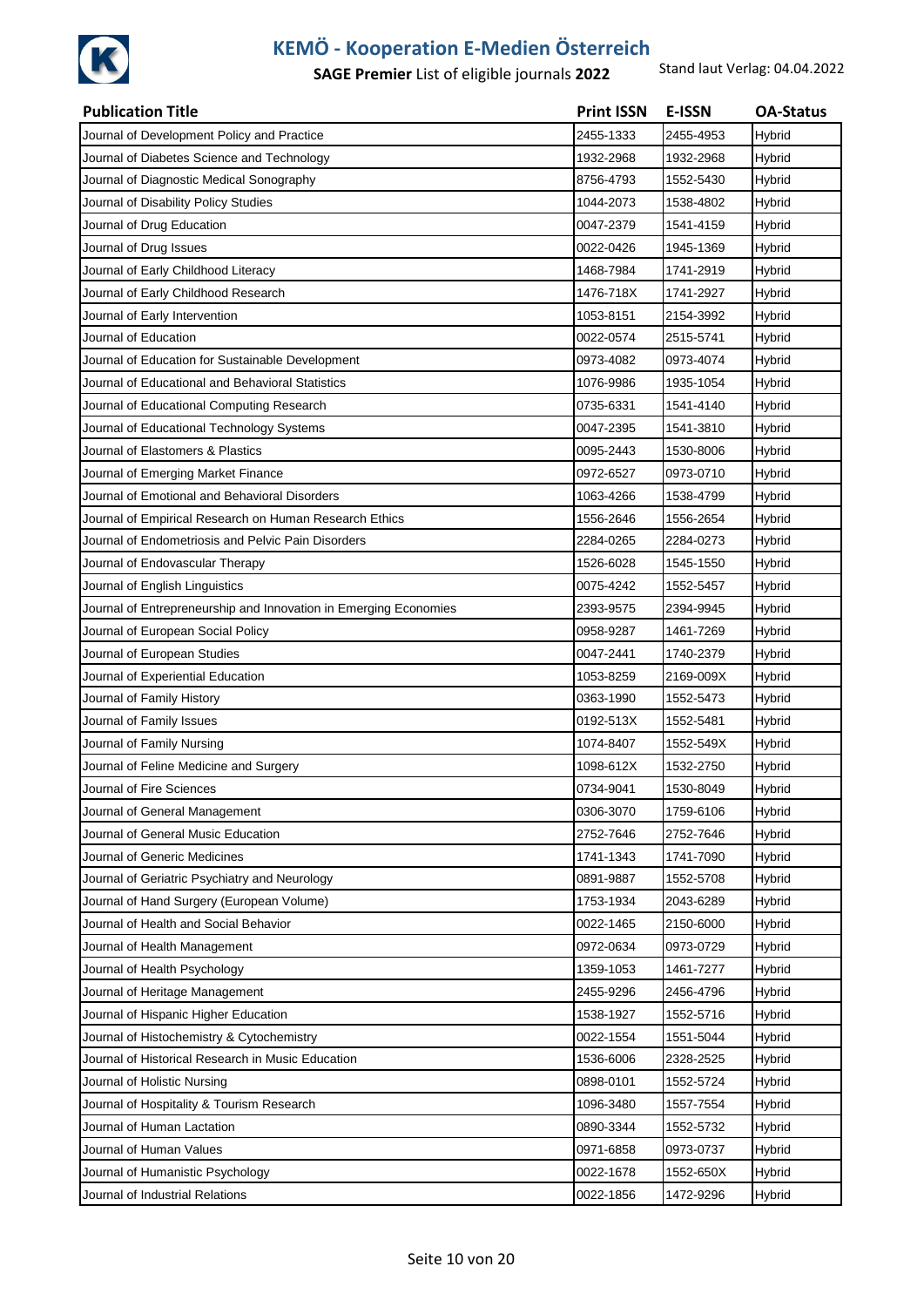

| <b>Publication Title</b>                               | <b>Print ISSN</b> | <b>E-ISSN</b> | <b>OA-Status</b> |
|--------------------------------------------------------|-------------------|---------------|------------------|
| Journal of Industrial Textiles                         | 1528-0837         | 1530-8057     | Hybrid           |
| Journal of Infection Prevention                        | 1757-1774         | 1757-1782     | Hybrid           |
| Journal of Information Science                         | 0165-5515         | 1741-6485     | Hybrid           |
| Journal of Information Technology                      | 0268-3962         | 1466-4437     | Hybrid           |
| Journal of Information Technology Teaching Cases       | 2043-8869         | 2043-8869     | Hybrid           |
| Journal of Infrastructure Development                  | 0974-9306         | 0975-5969     | Hybrid           |
| Journal of Intellectual Disabilities                   | 1744-6295         | 1744-6309     | Hybrid           |
| Journal of Intelligent Material Systems and Structures | 1045-389X         | 1530-8138     | Hybrid           |
| Journal of Intensive Care Medicine                     | 0885-0666         | 1525-1489     | Hybrid           |
| Journal of Interdisciplinary Economics                 | 0260-1079         | 2321-5305     | Hybrid           |
| Journal of International Marketing                     | 1069-031X         | 1547-7215     | Hybrid           |
| Journal of International Political Theory              | 1755-0882         | 1755-1722     | Hybrid           |
| Journal of Interpersonal Violence                      | 0886-2605         | 1552-6518     | Hybrid           |
| Journal of Interpretation Research                     | 1092-5872         | 2692-9376     | Hybrid           |
| Journal of Land and Rural Studies                      | 2321-0249         | 2321-7464     | Hybrid           |
| Journal of Language and Social Psychology              | 0261-927X         | 1552-6526     | Hybrid           |
| Journal of Leadership & Organizational Studies         | 1548-0518         | 1939-7089     | Hybrid           |
| Journal of Learning Disabilities                       | 0022-2194         | 1538-4780     | Hybrid           |
| Journal of Librarianship and Information Science       | 0961-0006         | 1741-6477     | Hybrid           |
| Journal of Literacy Research                           | 1086-296X         | 1554-8430     | Hybrid           |
| Journal of Macromarketing                              | 0276-1467         | 1552-6534     | Hybrid           |
| Journal of Management                                  | 0149-2063         | 1557-1211     | Hybrid           |
| Journal of Management Education                        | 1052-5629         | 1552-6658     | Hybrid           |
| Journal of Management Inquiry                          | 1056-4926         | 1552-6542     | Hybrid           |
| Journal of Marketing                                   | 0022-2429         | 1547-7185     | Hybrid           |
| Journal of Marketing Education                         | 0273-4753         | 1552-6550     | Hybrid           |
| Journal of Marketing Research                          | 0022-2437         | 1547-7193     | Hybrid           |
| Journal of Material Culture                            | 1359-1835         | 1460-3586     | Hybrid           |
| Journal of Micromanufacturing                          | 2516-5984         | 2516-5992     | Hybrid           |
| Journal of Mixed Methods Research                      | 1558-6898         | 1558-6901     | Hybrid           |
| Journal of Modern European History                     | 1611-8944         | 2631-9764     | Hybrid           |
| Journal of Music Teacher Education                     | 1057-0837         | 1945-0079     | Hybrid           |
| Journal of Near Infrared Spectroscopy                  | 0967-0335         | 1751-6552     | Hybrid           |
| Journal of Neonatology                                 | 0973-2179         | 0973-2187     | Hybrid           |
| Journal of Oncology Pharmacy Practice                  | 1078-1552         | 1477-092X     | Hybrid           |
| Journal of Onco-Nephrology                             | 2399-3693         | 2399-3707     | Hybrid           |
| Journal of Operations and Strategic Planning           | 2516-600X         | 2516-6018     | Hybrid           |
| Journal of Orthodontics                                | 1465-3125         | 1465-3133     | Hybrid           |
| Journal of Palliative Care                             | 0825-8597         | 2369-5293     | Hybrid           |
| Journal of Pastoral Care & Counseling                  | 1542-3050         | 2167-776x     | Hybrid           |
| Journal of Peace Research                              | 0022-3433         | 1460-3578     | Hybrid           |
| Journal of Peacebuilding & Development                 | 1542-3166         | 2165-7440     | <b>Hybrid</b>    |
| Journal of Pediatric Oncology Nursing                  | 1043-4542         | 1532-8457     | Hybrid           |
| Journal of Perioperative Practice                      | 1750-4589         | 2515-7949     | Hybrid           |
| Journal of Pharmacy Practice                           | 0897-1900         | 1531-1937     | Hybrid           |
| Journal of Pharmacy Technology                         | 8755-1225         | 1549-4810     | Hybrid           |
| Journal of Planning Education and Research             | 0739-456X         | 1552-6577     | Hybrid           |
| Journal of Planning History                            | 1538-5132         | 1552-6585     | <b>Hybrid</b>    |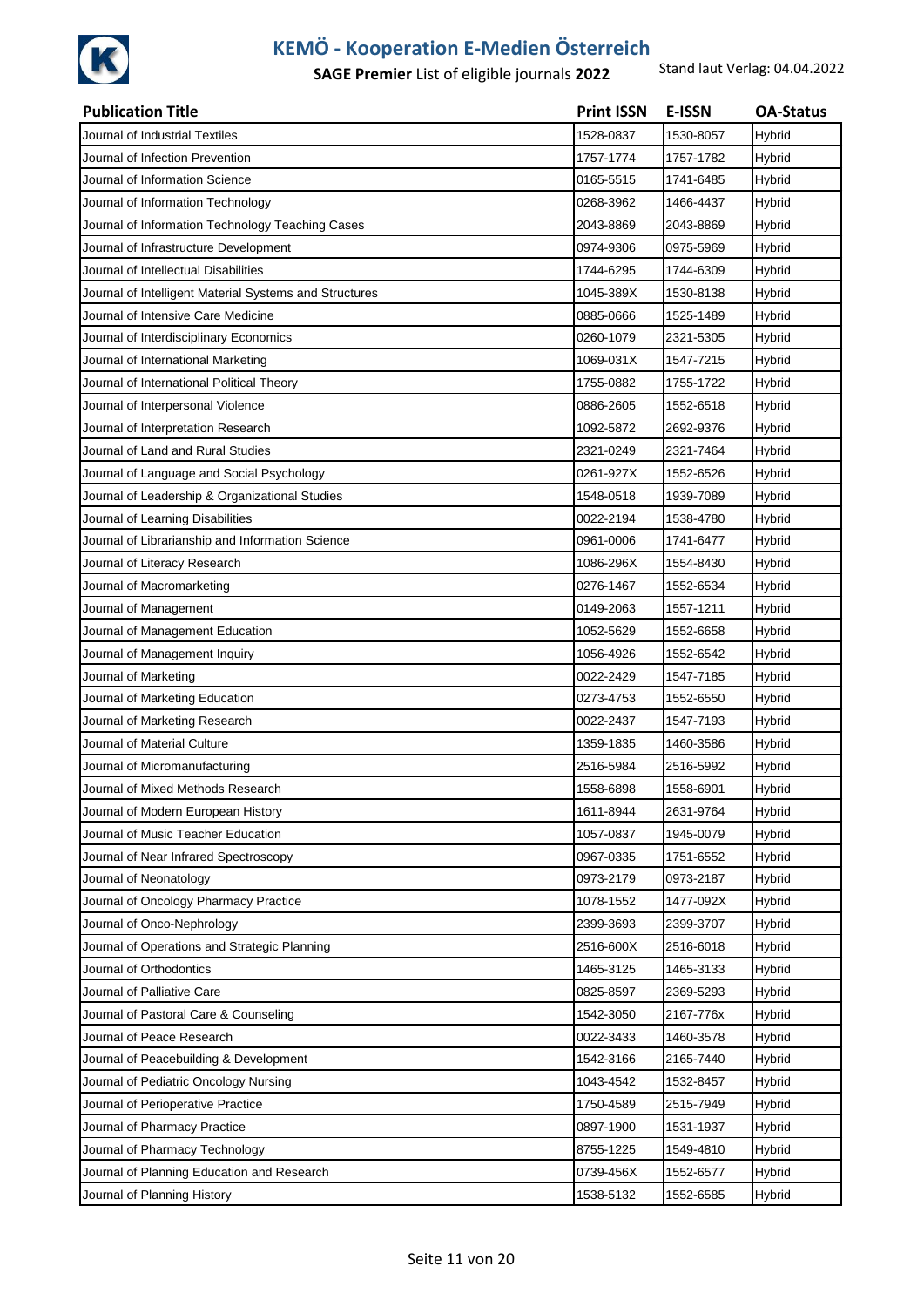

| <b>Publication Title</b>                               | <b>Print ISSN</b> | <b>E-ISSN</b> | <b>OA-Status</b> |
|--------------------------------------------------------|-------------------|---------------|------------------|
| Journal of Planning Literature                         | 0885-4122         | 1552-6593     | Hybrid           |
| Journal of Plastic Film & Sheeting                     | 8756-0879         | 1530-8014     | Hybrid           |
| Journal of Positive Behavior Interventions             | 1098-3007         | 1538-4772     | Hybrid           |
| Journal of Prevention and Health Promotion             | 2632-0770         | 2632-0789     | Hybrid           |
| Journal of Psoriasis and Psoriatic Arthritis           | 2475-5303         | 2475-5311     | Hybrid           |
| Journal of Psychoeducational Assessment                | 0734-2829         | 1557-5144     | Hybrid           |
| Journal of Psychology and Theology                     | 0091-6471         | 2328-1162     | Hybrid           |
| Journal of Psychopharmacology                          | 0269-8811         | 1461-7285     | Hybrid           |
| Journal of Public Policy & Marketing                   | 0743-9156         | 1547-7207     | Hybrid           |
| Journal of Reinforced Plastics and Composites          | 0731-6844         | 1530-7964     | Hybrid           |
| Journal of Research in Crime and Delinquency           | 0022-4278         | 1552-731X     | <b>Hybrid</b>    |
| Journal of Research in International Education         | 1475-2409         | 1741-2943     | <b>Hybrid</b>    |
| Journal of Research in Music Education                 | 0022-4294         | 1945-0095     | Hybrid           |
| Journal of Research in Nursing                         | 1744-9871         | 1744-988X     | Hybrid           |
| Journal of Research on Leadership Education            | 1942-7751         | 1942-7751     | Hybrid           |
| Journal of Sandwich Structures & Materials             | 1099-6362         | 1530-7972     | Hybrid           |
| Journal of School Leadership                           | 1052-6846         |               | 0 Hybrid         |
| Journal of Scleroderma and Related Disorders           | 2397-1983         | 2397-1991     | Hybrid           |
| Journal of Service Research                            | 1094-6705         | 1552-7379     | <b>Hybrid</b>    |
| Journal of Social and Personal Relationships           | 0265-4075         | 1460-3608     | Hybrid           |
| Journal of Social Archaeology                          | 1469-6053         | 1741-2951     | Hybrid           |
| Journal of Social Inclusion Studies                    | 2394-4811         | 2516-6123     | <b>Hybrid</b>    |
| Journal of Social Work                                 | 1468-0173         | 1741-296X     | Hybrid           |
| Journal of Sociology                                   | 1440-7833         | 1741-2978     | Hybrid           |
| Journal of South Asian Development                     | 0973-1741         | 0973-1733     | Hybrid           |
| Journal of Special Education Technology                | 0162-6434         | 2381-3121     | Hybrid           |
| Journal of Spiritual Formation and Soul Care           | 1939-7909         | 2328-1030     | Hybrid           |
| Journal of Sport and Social Issues                     | 0193-7235         | 1552-7638     | Hybrid           |
| Journal of Sports Economics                            | 1527-0025         | 1552-7794     | Hybrid           |
| Journal of Strategic Contracting and Negotiation       | 2055-5636         | 2055-5644     | Hybrid           |
| Journal of Stroke Medicine                             | 2516-6085         | 2516-6093     | <b>Hybrid</b>    |
| Journal of Studies in International Education          | 1028-3153         | 1552-7808     | Hybrid           |
| Journal of Teacher Education                           | 0022-4871         | 1552-7816     | Hybrid           |
| Journal of Technical Writing and Communication         | 0047-2816         | 1541-3780     | <b>Hybrid</b>    |
| Journal of the American Psychiatric Nurses Association | 1078-3903         | 1532-5725     | Hybrid           |
| Journal of the American Psychoanalytic Association     | 0003-0651         | 1941-2460     | <b>Hybrid</b>    |
| Journal of the Anthropological Survey of India         | 2277-436X         | 2632-4369     | <b>Hybrid</b>    |
| Journal of the ICRU                                    | 1473-6691         | 1742-3422     | <b>Hybrid</b>    |
| Journal of the Intensive Care Society                  | 1751-1437         |               | 0 Hybrid         |
| Journal of Theoretical Politics                        | 0951-6298         | 1460-3667     | Hybrid           |
| Journal of Thermoplastic Composite Materials           | 0892-7057         | 1530-7980     | <b>Hybrid</b>    |
| Journal of Transcultural Nursing                       | 1043-6596         | 1552-7832     | <b>Hybrid</b>    |
| Journal of Transformative Education                    | 1541-3446         | 1552-7840     | <b>Hybrid</b>    |
| Journal of Travel Research                             | 0047-2875         | 1552-6763     | <b>Hybrid</b>    |
| Journal of Urban History                               | 0096-1442         | 1552-6771     | Hybrid           |
| Journal of Vacation Marketing                          | 1356-7667         | 1479-1870     | <b>Hybrid</b>    |
| Journal of Veterinary Dentistry                        | 0898-7564         | 2470-4083     | Hybrid           |
| Journal of Veterinary Diagnostic Investigation         | 1040-6387         | 1943-4936     | <b>Hybrid</b>    |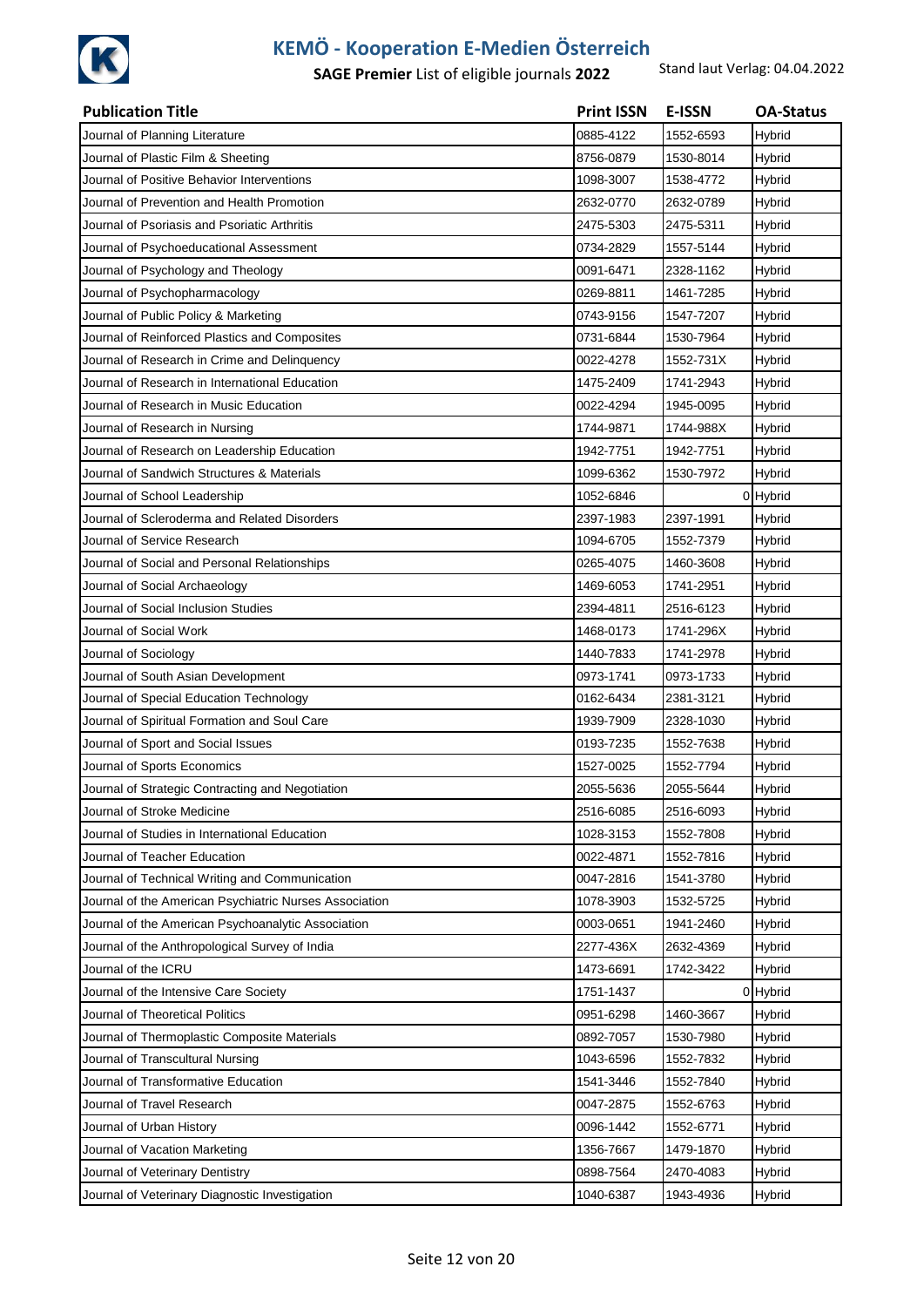

| <b>Publication Title</b>                           | <b>Print ISSN</b> | <b>E-ISSN</b> | <b>OA-Status</b> |
|----------------------------------------------------|-------------------|---------------|------------------|
| Journal of Vibration and Control                   | 1077-5463         | 1741-2986     | Hybrid           |
| Journal of Victimology and Victim Justice          | 2516-6069         | 2516-6077     | Hybrid           |
| Journal of Visual Culture                          | 1470-4129         | 1741-2994     | Hybrid           |
| Journal of Visual Impairment & Blindness           | 0145-482X         | 1559-1476     | Hybrid           |
| Journal of VitreoRetinal Diseases                  | 2474-1264         | 2474-1272     | Hybrid           |
| Journal of White Collar and Corporate Crime        | 2631-309X         | 2631-3103     | Hybrid           |
| Journal on Migration and Human Security            | 2331-5024         | 2330-2488     | Hybrid           |
| Journalism                                         | 1464-8849         | 1741-3001     | Hybrid           |
| Journalism & Communication Monographs              | 1522-6379         | 2161-4342     | Hybrid           |
| Journalism & Mass Communication Educator           | 1077-6958         | 2161-4326     | Hybrid           |
| Journalism & Mass Communication Quarterly          | 1077-6990         | 2161-430X     | Hybrid           |
| Labor Studies Journal                              | 0160-449X         | 1538-9758     | Hybrid           |
| Language and Literature                            | 0963-9470         | 1461-7293     | Hybrid           |
| Language and Speech                                | 0023-8309         | 1756-6053     | Hybrid           |
| Language Teaching Research                         | 1362-1688         | 1477-0954     | Hybrid           |
| Language Testing                                   | 0265-5322         | 1477-0946     | Hybrid           |
| Latin American Perspectives                        | 0094-582X         | 1552-678X     | Hybrid           |
| Law, Culture and the Humanities                    | 1743-8721         | 1743-9752     | Hybrid           |
| Leadership                                         | 1742-7150         | 1742-7169     | Hybrid           |
| Learning Disability Quarterly                      | 0731-9487         | 2168-376X     | Hybrid           |
| Lighting Research & Technology                     | 1477-1535         | 1477-0938     | Hybrid           |
| Literacy Research: Theory, Method, and Practice    | 2381-3377         | 2381-3377     | Hybrid           |
| Literature & History                               | 0306-1973         | 2050-4594     | <b>Hybrid</b>    |
| Local Economy                                      | 0269-0942         | 1470-9325     | Hybrid           |
| Lupus                                              | 0961-2033         | 1477-0962     | Hybrid           |
| Maastricht Journal of European and Comparative Law | 1023-263X         | 2399-5548     | Hybrid           |
| Management and Labour Studies                      | 0258-042X         | 2321-0710     | Hybrid           |
| Management Communication Quarterly                 | 0893-3189         | 1552-6798     | Hybrid           |
| Management in Education                            | 0892-0206         | 1741-9883     | Hybrid           |
| Management Learning                                | 1350-5076         | 1461-7307     | Hybrid           |
| Management Teaching Review                         | 2379-2981         | 2379-2981     | Hybrid           |
| Margin: The Journal of Applied Economic Research   | 0973-8010         | 0973-8029     | Hybrid           |
| <b>Marketing Theory</b>                            | 1470-5931         | 1741-301X     | Hybrid           |
| Mathematics and Mechanics of Solids                | 1081-2865         | 1741-3028     | Hybrid           |
| Media International Australia                      | 1329-878X         | 2200-467X     | Hybrid           |
| Media, Culture & Society                           | 0163-4437         | 1460-3675     | Hybrid           |
| Media, War & Conflict                              | 1750-6352         | 1750-6360     | Hybrid           |
| Medical Care Research and Review                   | 1077-5587         | 1552-6801     | Hybrid           |
| <b>Medical Decision Making</b>                     | 0272-989X         | 1552-681X     | Hybrid           |
| Medical Law International                          | 0968-5332         | 2047-9441     | Hybrid           |
| <b>Memory Studies</b>                              | 1750-6980         | 1750-6999     | Hybrid           |
| Men and Masculinities                              | 1097-184X         | 1552-6828     | Hybrid           |
| Metamorphosis                                      | 0972-6225         | 2348-9324     | Hybrid           |
| Millennial Asia                                    | 0976-3996         | 2321-7081     | Hybrid           |
| Millennium                                         | 0305-8298         | 1477-9021     | Hybrid           |
| Missiology                                         | 0091-8296         | 2051-3623     | Hybrid           |
| Mobile Media & Communication                       | 2050-1579         | 2050-1587     | Hybrid           |
| Modern China                                       | 0097-7004         | 1552-6836     | <b>Hybrid</b>    |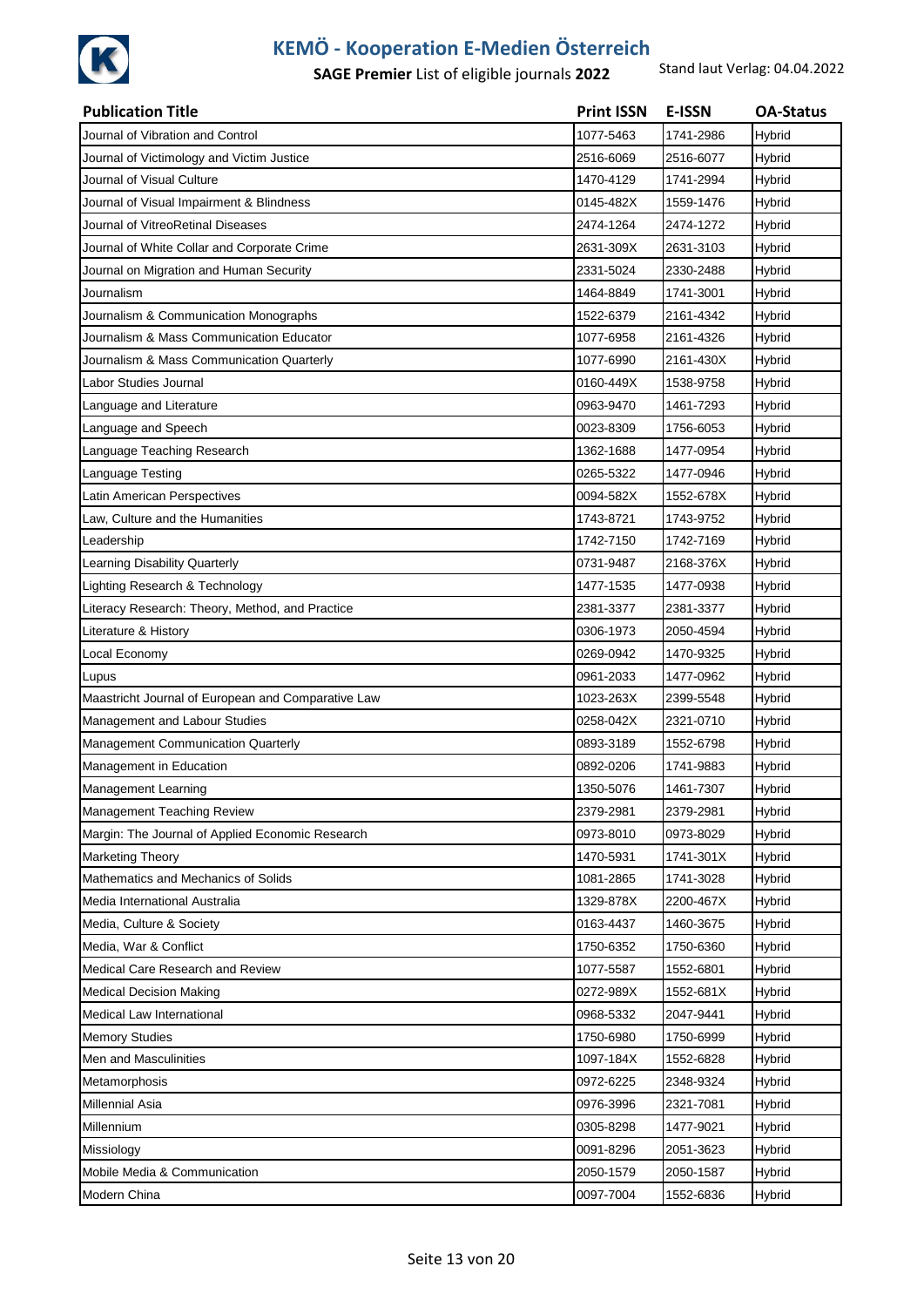

| <b>Publication Title</b>                                                 | <b>Print ISSN</b> | <b>E-ISSN</b> | <b>OA-Status</b> |
|--------------------------------------------------------------------------|-------------------|---------------|------------------|
| Multimodality & Society                                                  | 2634-9795         | 2634-9809     | Hybrid           |
| Multiple Sclerosis Journal                                               | 1352-4585         | 1477-0970     | Hybrid           |
| Music Educators Journal                                                  | 0027-4321         | 1945-0087     | Hybrid           |
| Musicae Scientiae                                                        | 1029-8649         | 2045-4147     | Hybrid           |
| <b>NASN School Nurse</b>                                                 | 1942-602X         | 1942-6038     | Hybrid           |
| <b>NASSP Bulletin</b>                                                    | 0192-6365         | 1930-1405     | Hybrid           |
| Netherlands Quarterly of Human Rights                                    | 0924-0519         | 2214-7357     | Hybrid           |
| Neurorehabilitation and Neural Repair                                    | 1545-9683         | 1552-6844     | Hybrid           |
| New Journal of European Criminal Law                                     | 2032-2844         | 2399-293X     | Hybrid           |
| New Labor Forum                                                          | 1095-7960         | 1557-2978     | Hybrid           |
| New Media & Society                                                      | 1461-4448         | 1461-7315     | <b>Hybrid</b>    |
| <b>New Perspectives</b>                                                  | 2336-825X         | 2336-8268     | Hybrid           |
| NEW SOLUTIONS: A Journal of Environmental and Occupational Health Policy | 1048-2911         | 1541-3772     | Hybrid           |
| Newspaper Research Journal                                               | 0739-5329         | 2376-4791     | Hybrid           |
| <b>NHRD Network Journal</b>                                              | 2631-4541         | 2631-455X     | Hybrid           |
| Nineteenth Century Theatre and Film                                      | 1748-3727         | 2048-2906     | Hybrid           |
| NIR news                                                                 | 0960-3360         | 1756-2708     | Hybrid           |
| Noise & Vibration Worldwide                                              | 0957-4565         | 2048-4062     | Hybrid           |
| Nonprofit and Voluntary Sector Quarterly                                 | 0899-7640         | 1552-7395     | Hybrid           |
| Nordic Journal of Nursing Research                                       | 2057-1585         | 2057-1593     | Hybrid           |
| North American Archaeologist                                             | 0197-6931         | 1541-3543     | Hybrid           |
| Nursing & Midwifery Research Journal                                     | 0974-150X         | 2752-8367     | Hybrid           |
| <b>Nursing Ethics</b>                                                    | 0969-7330         | 1477-0989     | Hybrid           |
| <b>Nursing Science Quarterly</b>                                         | 0894-3184         | 1552-7409     | Hybrid           |
| Nutrition and Health                                                     | 0260-1060         | 2047-945X     | Hybrid           |
| OMEGA - Journal of Death and Dying                                       | 0030-2228         | 1541-3764     | Hybrid           |
| Organization                                                             | 1350-5084         | 1461-7323     | Hybrid           |
| Organization & Environment                                               | 1086-0266         | 1552-7417     | Hybrid           |
| <b>Organization Studies</b>                                              | 0170-8406         | 1741-3044     | Hybrid           |
| Organizational Psychology Review                                         | 2041-3866         | 2041-3874     | Hybrid           |
| Organizational Research Methods                                          | 1094-4281         | 1552-7425     | Hybrid           |
| OTJR: Occupation, Participation and Health                               | 1539-4492         | 1938-2383     | Hybrid           |
| Otolaryngology-Head and Neck Surgery                                     | 0194-5998         | 1097-6817     | Hybrid           |
| Outlook on Agriculture                                                   | 0030-7270         | 2043-6866     | Hybrid           |
| <b>Palliative Medicine</b>                                               | 0269-2163         | 1477-030X     | Hybrid           |
| Paradigm                                                                 | 0971-8907         | 2394-6083     | Hybrid           |
| Party Politics                                                           | 1354-0688         | 1460-3683     | Hybrid           |
| Pedagogy in Health Promotion                                             | 2373-3799         | 2373-3802     | Hybrid           |
| Pediatric and Developmental Pathology                                    | 1093-5266         | 1615-5742     | Hybrid           |
| Perception                                                               | 0301-0066         | 1468-4233     | Hybrid           |
| Perceptual and Motor Skills                                              | 0031-5125         | 1558-688X     | Hybrid           |
| Perfusion                                                                | 0267-6591         | 1477-111X     | Hybrid           |
| Peritoneal Dialysis International                                        | 0896-8608         | 1718-4304     | Hybrid           |
| Personality and Social Psychology Bulletin                               | 0146-1672         | 1552-7433     | Hybrid           |
| Personality and Social Psychology Review                                 | 1088-8683         | 1532-7957     | Hybrid           |
| Perspectives in Public Health                                            | 1757-9139         | 1757-9147     | Hybrid           |
| Perspectives on Psychological Science                                    | 1745-6916         | 1745-6924     | Hybrid           |
| Philosophy & Social Criticism                                            | 0191-4537         | 1461-734X     | Hybrid           |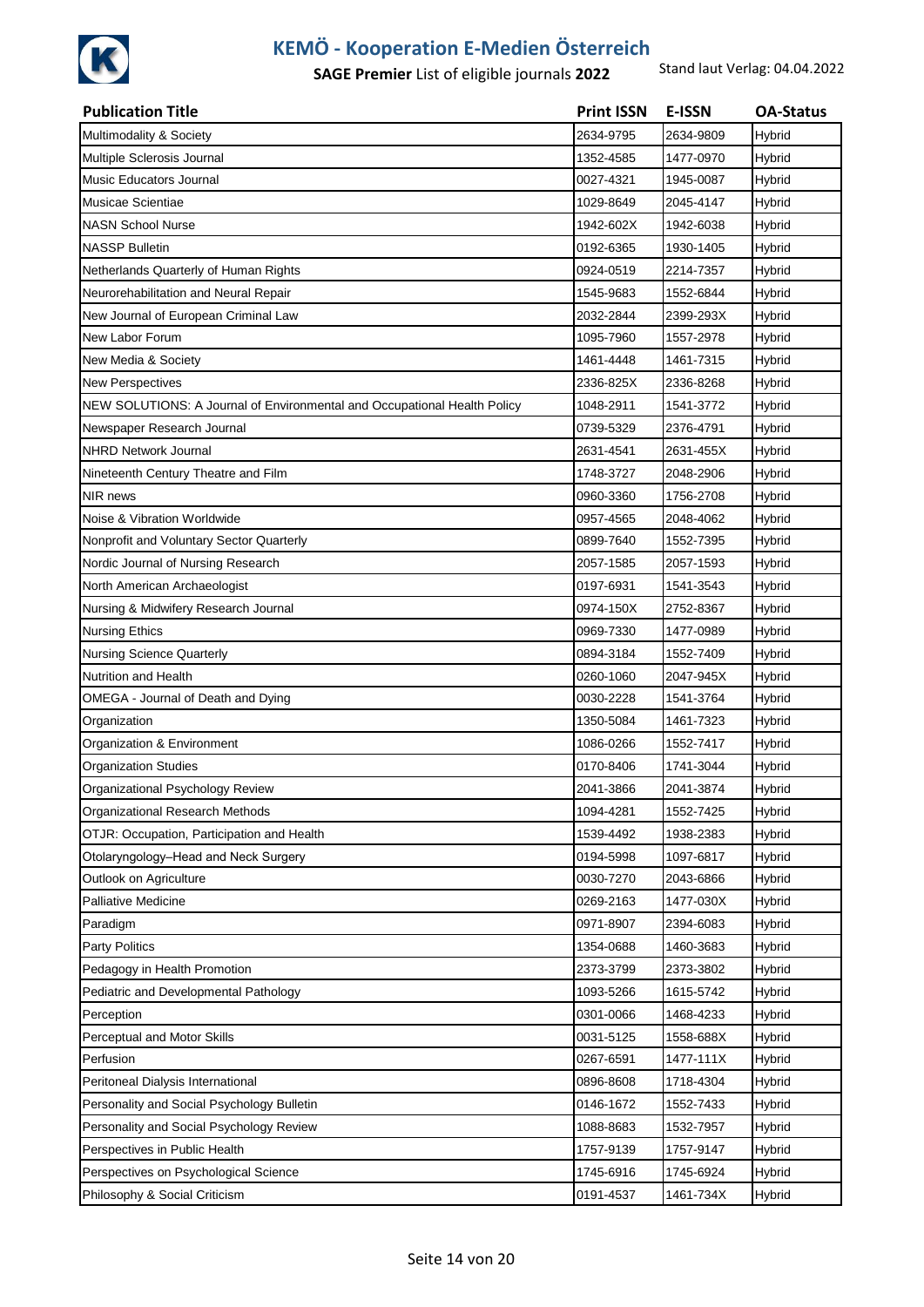

| <b>Publication Title</b>                                                                      | <b>Print ISSN</b> | E-ISSN    | <b>OA-Status</b> |
|-----------------------------------------------------------------------------------------------|-------------------|-----------|------------------|
| Philosophy of the Social Sciences                                                             | 0048-3931         | 1552-7441 | Hybrid           |
| <b>Planning Theory</b>                                                                        | 1473-0952         | 1741-3052 | Hybrid           |
| <b>Plastic Surgery</b>                                                                        | 2292-5503         | 2292-5511 | Hybrid           |
| <b>Police Quarterly</b>                                                                       | 1098-6111         | 1552-745X | Hybrid           |
| Policy Futures in Education                                                                   | 1478-2103         | 1478-2103 | Hybrid           |
| Policy Insights from the Behavioral and Brain Sciences                                        | 2372-7322         | 2372-7330 | Hybrid           |
| Policy, Politics, & Nursing Practice                                                          | 1527-1544         | 1552-7468 | Hybrid           |
| Political Insight                                                                             | 2041-9058         | 2041-9066 | Hybrid           |
| <b>Political Research Quarterly</b>                                                           | 1065-9129         | 1938-274X | Hybrid           |
| Political Studies                                                                             | 0032-3217         | 1467-9248 | Hybrid           |
| Political Studies Review                                                                      | 1478-9299         | 1478-9302 | Hybrid           |
| <b>Political Theory</b>                                                                       | 0090-5917         | 1552-7476 | Hybrid           |
| Politics                                                                                      | 0263-3957         | 1467-9256 | Hybrid           |
| Politics & Society                                                                            | 0032-3292         | 1552-7514 | Hybrid           |
| Politics, Philosophy & Economics                                                              | 1470-594X         | 1741-3060 | Hybrid           |
| Polymers and Polymer Composites                                                               | 0967-3911         | 1478-2391 | Hybrid           |
| <b>Polymers from Renewable Resources</b>                                                      | 2041-2479         | 2045-1377 | Hybrid           |
| Power and Education                                                                           | 1757-7438         | 1757-7438 | Hybrid           |
| <b>Primary Dental Journal</b>                                                                 | 2050-1684         | 2050-1692 | Hybrid           |
| Pro Ecclesia                                                                                  | 1063-8512         | 2631-8334 | Hybrid           |
| <b>Probation Journal</b>                                                                      | 0264-5505         | 1741-3079 | Hybrid           |
| Proceedings of the Human Factors and Ergonomics Society Annual Meeting                        | 2169-5067         | 1071-1813 | Hybrid           |
| Proceedings of the International Symposium on Human Factors and Ergonomics in Healt 2327-8595 |                   | 2327-8595 | Hybrid           |
| Professional School Counseling                                                                | 1096-2409         | 2156-759X | Hybrid           |
| Progress in Development Studies                                                               | 1464-9934         | 1477-027X | Hybrid           |
| Progress in Environmental Geography                                                           | 2753-9687         | 2753-9687 | Hybrid           |
| Progress in Human Geography                                                                   | 0309-1325         | 1477-0288 | Hybrid           |
| Progress in Physical Geography: Earth and Environment                                         | 0309-1333         | 1477-0296 | Hybrid           |
| Progress in Rubber, Plastics and Recycling Technology                                         | 1477-7606         | 1478-2413 | Hybrid           |
| Progress in Transplantation                                                                   | 1526-9248         | 2164-6708 | Hybrid           |
| Project Management Journal                                                                    | 8756-9728         | 1938-9507 | Hybrid           |
| Psychological Reports                                                                         | 0033-2941         | 1558-691X | Hybrid           |
| Psychological Science                                                                         | 0956-7976         | 1467-9280 | Hybrid           |
| Psychological Science in the Public Interest                                                  | 1529-1006         | 2160-0031 | Hybrid           |
| Psychology and Developing Societies                                                           | 0971-3336         | 0973-0761 | Hybrid           |
| Psychology Learning & Teaching                                                                | 1475-7257         | 1475-7257 | Hybrid           |
| Psychology of Music                                                                           | 0305-7356         | 1741-3087 | Hybrid           |
| Psychology of Women Quarterly                                                                 | 0361-6843         | 1471-6402 | Hybrid           |
| <b>Public Finance Review</b>                                                                  | 1091-1421         | 1552-7530 | Hybrid           |
| <b>Public Health Reports</b>                                                                  | 0033-3549         | 1468-2877 | Hybrid           |
| Public Personnel Management                                                                   | 0091-0260         | 1945-7421 | Hybrid           |
| Public Policy and Administration                                                              | 0952-0767         | 1749-4192 | Hybrid           |
| <b>Public Relations Inquiry</b>                                                               | 2046-147X         | 2046-1488 | Hybrid           |
| Public Understanding of Science                                                               | 0963-6625         | 1361-6609 | Hybrid           |
| Public Works Management & Policy                                                              | 1087-724X         | 1552-7549 | Hybrid           |
| Punishment & Society                                                                          | 1462-4745         | 1741-3095 | Hybrid           |
| Qualitative Health Research                                                                   | 1049-7323         | 1552-7557 | Hybrid           |
| Qualitative Inquiry                                                                           | 1077-8004         | 1552-7565 | Hybrid           |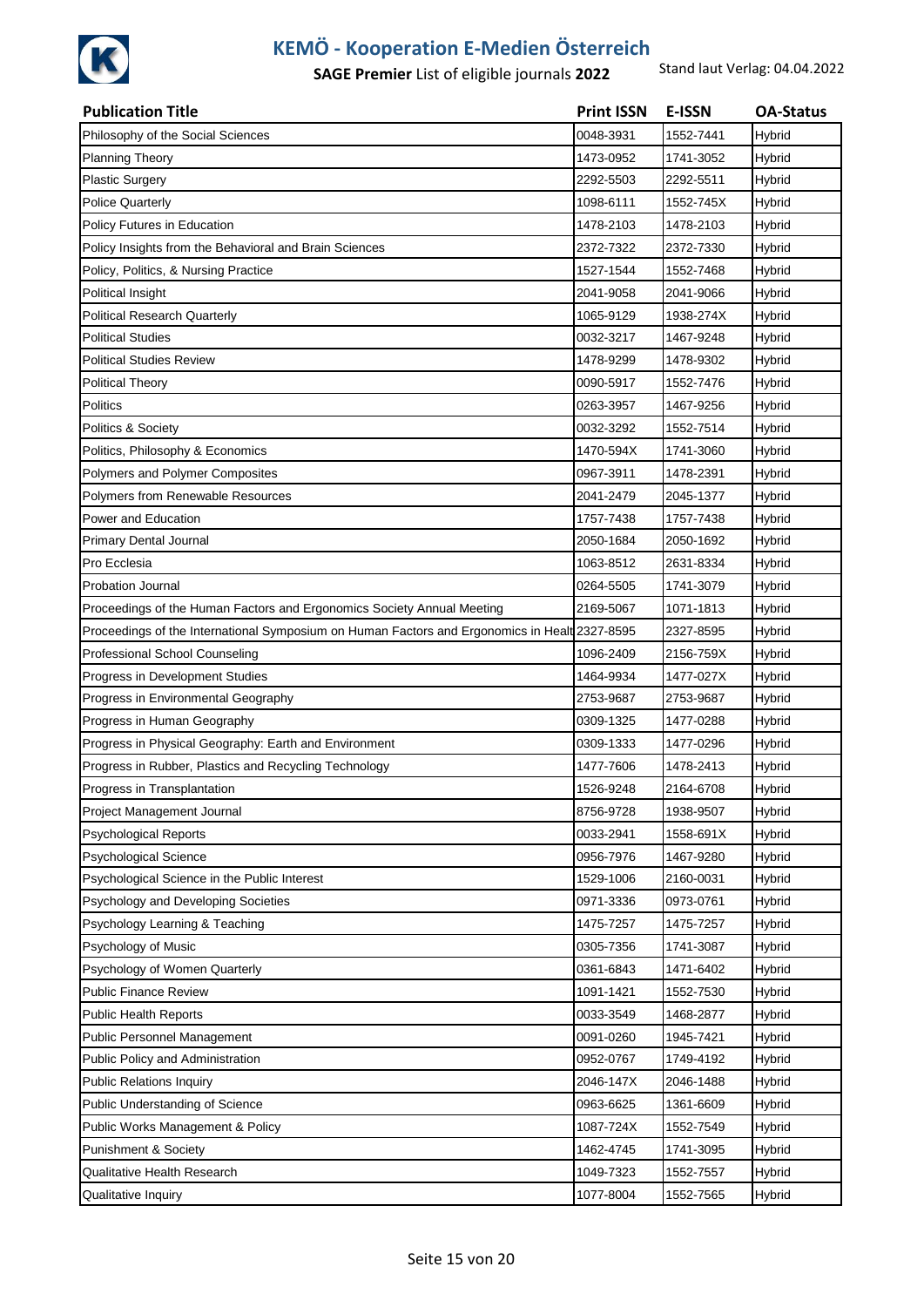

| <b>Publication Title</b>                                              | <b>Print ISSN</b> | <b>E-ISSN</b> | <b>OA-Status</b> |
|-----------------------------------------------------------------------|-------------------|---------------|------------------|
| Qualitative Research                                                  | 1468-7941         | 1741-3109     | Hybrid           |
| Qualitative Social Work                                               | 1473-3250         | 1741-3117     | Hybrid           |
| Quarterly Journal of Experimental Psychology                          | 1747-0218         | 1747-0226     | Hybrid           |
| Race & Class                                                          | 0306-3968         | 1741-3125     | Hybrid           |
| Race and Justice                                                      | 2153-3687         | 2153-3687     | Hybrid           |
| Rationality and Society                                               | 1043-4631         | 1461-7358     | Hybrid           |
| Recherche et Applications en Marketing (English Edition)              | 2051-5707         | 2051-5707     | Hybrid           |
| Recherche et Applications en Marketing (French Edition)               | 0767-3701         | 2051-2821     | Hybrid           |
| Recreational Sports Journal                                           | 1558-8661         | 1558-867X     | Hybrid           |
| Rehabilitation Counseling Bulletin                                    | 0034-3552         | 1538-4853     | Hybrid           |
| <b>RELC Journal</b>                                                   | 0033-6882         | 1745-526X     | Hybrid           |
| Remedial and Special Education                                        | 0741-9325         | 1538-4756     | Hybrid           |
| Research and Practice for Persons with Severe Disabilities            | 1540-7969         | 2169-2408     | Hybrid           |
| Research in Comparative and International Education                   | 1745-4999         | 1745-4999     | Hybrid           |
| Research in Education                                                 | 0034-5237         | 2050-4608     | Hybrid           |
| Research Methods in Medicine & Health Sciences                        | 2632-0843         | 2632-0843     | Hybrid           |
| Research on Aging                                                     | 0164-0275         | 1552-7573     | Hybrid           |
| Research on Social Work Practice                                      | 1049-7315         | 1552-7581     | Hybrid           |
| Research Studies in Music Education                                   | 1321-103X         | 1834-5530     | Hybrid           |
| Review & Expositor                                                    | 0034-6373         | 2052-9449     | Hybrid           |
| Review of Development and Change                                      | 0972-2661         | 2632-055X     | Hybrid           |
| Review of Educational Research                                        | 0034-6543         | 1935-1046     | Hybrid           |
| Review of General Psychology                                          | 1089-2680         | 1939-1552     | Hybrid           |
| Review of Market Integration                                          | 0974-9292         | 0975-4709     | Hybrid           |
| Review of Public Personnel Administration                             | 0734-371X         | 1552-759X     | Hybrid           |
| <b>Review of Radical Political Economics</b>                          | 0486-6134         | 1552-8502     | Hybrid           |
| Review of Research in Education                                       | 0091-732X         | 1935-1038     | Hybrid           |
| Rural Special Education Quarterly                                     | 8756-8705         | 2168-8605     | Hybrid           |
| Scandinavian Journal of Public Health                                 | 1403-4948         | 1651-1905     | Hybrid           |
| Scandinavian Journal of Surgery                                       | 1457-4969         | 1799-7267     | Hybrid           |
| School Psychology International                                       | 0143-0343         | 1461-7374     | Hybrid           |
| Science Communication                                                 | 1075-5470         | 1552-8545     | Hybrid           |
| Science, Technology and Society                                       | 0971-7218         | 0973-0796     | Hybrid           |
| Science, Technology, & Human Values                                   | 0162-2439         | 1552-8251     | Hybrid           |
| <b>Sculpture Review</b>                                               | 0747-5284         | 2632-3494     | Hybrid           |
| Second Language Research                                              | 0267-6583         | 1477-0326     | Hybrid           |
| <b>Security Dialogue</b>                                              | 0967-0106         | 1460-3640     | <b>Hybrid</b>    |
| SEDME (Small Enterprises Development, Management & Extension Journal) | 0970-8464         | 2456-1223     | Hybrid           |
| Seminars in Cardiothoracic and Vascular Anesthesia                    | 1089-2532         | 1940-5596     | Hybrid           |
| Sexual Abuse                                                          | 1079-0632         | 1573-286X     | Hybrid           |
| <b>Sexualities</b>                                                    | 1363-4607         | 1461-7382     | Hybrid           |
| Shoulder & Elbow                                                      | 1758-5732         | 1758-5740     | Hybrid           |
| SIMULATION                                                            | 0037-5497         | 1741-3133     | Hybrid           |
| Simulation & Gaming                                                   | 1046-8781         | 1552-826X     | Hybrid           |
| Small Group Research                                                  | 1046-4964         | 1552-8278     | Hybrid           |
| Social & Legal Studies                                                | 0964-6639         | 1461-7390     | Hybrid           |
| Social Change                                                         | 0049-0857         | 0976-3538     | Hybrid           |
| Social Compass                                                        | 0037-7686         | 1461-7404     | Hybrid           |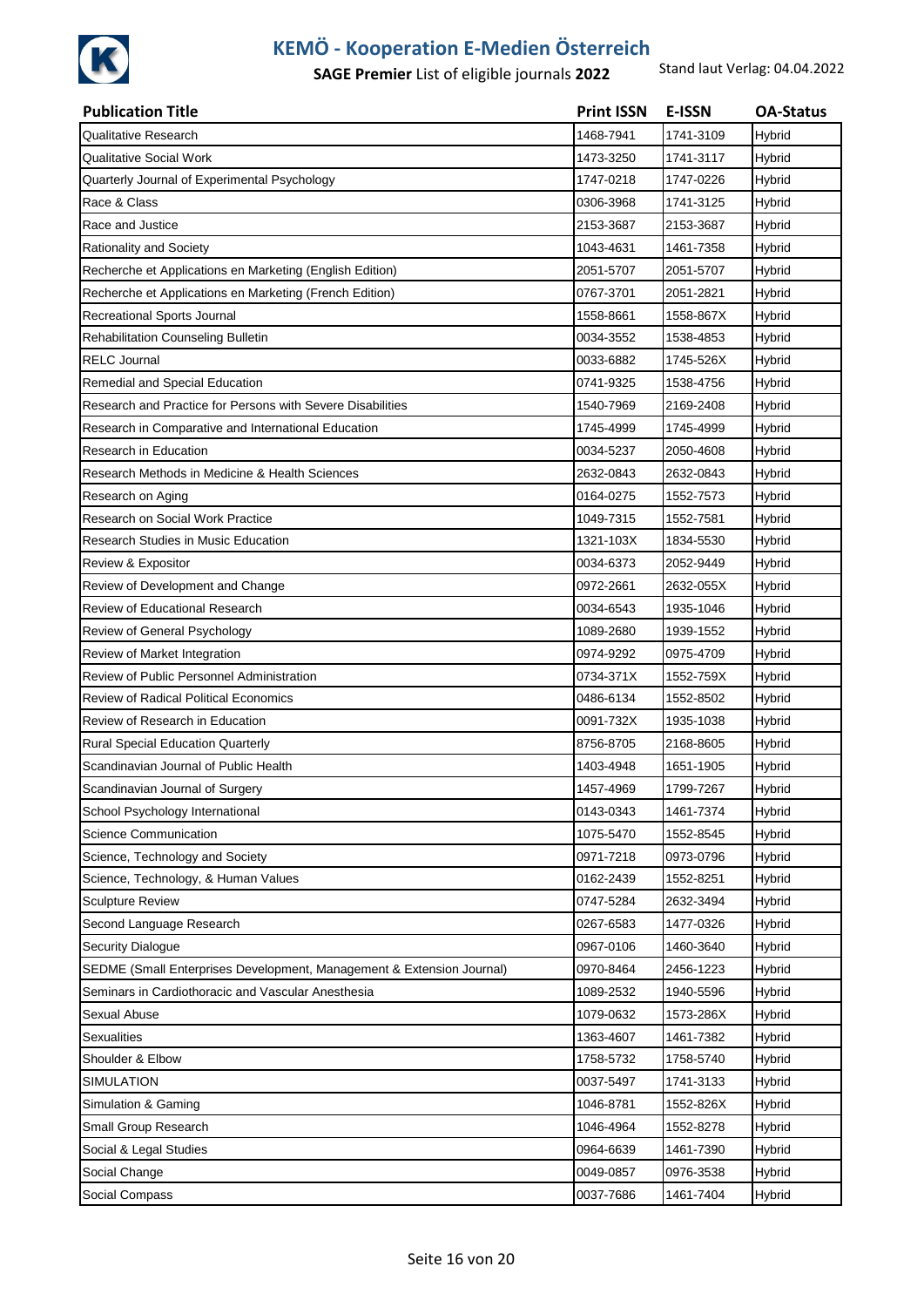

| <b>Publication Title</b>                                 | <b>Print ISSN</b> | <b>E-ISSN</b> | <b>OA-Status</b> |
|----------------------------------------------------------|-------------------|---------------|------------------|
| <b>Social Currents</b>                                   | 2329-4965         | 2329-4973     | Hybrid           |
| Social Marketing Quarterly                               | 1524-5004         | 1539-4093     | Hybrid           |
| Social Psychological and Personality Science             | 1948-5506         | 1948-5514     | Hybrid           |
| Social Psychology Quarterly                              | 0190-2725         | 1939-8999     | Hybrid           |
| Social Science Computer Review                           | 0894-4393         | 1552-8286     | Hybrid           |
| Social Science Information                               | 0539-0184         | 1461-7412     | Hybrid           |
| Social Studies of Science                                | 0306-3127         | 1460-3659     | Hybrid           |
| Society and Culture in South Asia                        | 2393-8617         | 2394-9872     | Hybrid           |
| Society and Mental Health                                | 2156-8693         | 2156-8731     | Hybrid           |
| Sociological Bulletin                                    | 0038-0229         | 2457-0257     | Hybrid           |
| Sociological Methodology                                 | 0081-1750         | 1467-9531     | Hybrid           |
| Sociological Methods & Research                          | 0049-1241         | 1552-8294     | Hybrid           |
| Sociological Perspectives                                | 0731-1214         | 1533-8673     | Hybrid           |
| Sociological Research Online                             | 1360-7804         | 1360-7804     | Hybrid           |
| Sociological Theory                                      | 0735-2751         | 1467-9558     | Hybrid           |
| Sociology                                                | 0038-0385         | 1469-8684     | Hybrid           |
| Sociology of Education                                   | 0038-0407         | 1939-8573     | Hybrid           |
| Sociology of Race and Ethnicity                          | 2332-6492         | 2332-6506     | Hybrid           |
| South African Journal of Psychology                      | 0081-2463         | 2078-8208     | Hybrid           |
| South Asia Economic Journal                              | 1391-5614         | 0973-077X     | Hybrid           |
| South Asia Research                                      | 0262-7280         | 1741-3141     | Hybrid           |
| South Asian Journal of Business and Management Cases     | 2277-9779         | 2321-0303     | Hybrid           |
| South Asian Journal of Human Resources Management        | 2322-0937         | 2349-5790     | Hybrid           |
| South Asian Journal of Macroeconomics and Public Finance | 2277-9787         | 2321-0273     | Hybrid           |
| South Asian Survey                                       | 0971-5231         | 0973-0788     | Hybrid           |
| Space and Culture                                        | 1206-3312         | 1552-8308     | Hybrid           |
| Sports Health                                            | 1941-7381         | 1941-0921     | Hybrid           |
| State and Local Government Review                        | 0160-323X         | 1943-3409     | Hybrid           |
| Statistical Methods in Medical Research                  | 0962-2802         | 1477-0334     | Hybrid           |
| <b>Statistical Modelling</b>                             | 1471-082X         | 1477-0342     | Hybrid           |
| <b>Strategic Organization</b>                            | 1476-1270         | 1741-315X     | Hybrid           |
| String Research Journal                                  | 1948-4992         | 2164-0661     | Hybrid           |
| <b>Structural Health Monitoring</b>                      | 1475-9217         | 1741-3168     | Hybrid           |
| Studia Liturgica                                         | 0039-3207         | 2517-4797     | Hybrid           |
| <b>Studies in Christian Ethics</b>                       | 0953-9468         | 1745-5235     | Hybrid           |
| Studies in History                                       | 0257-6430         | 0973-080X     | Hybrid           |
| <b>Studies in Indian Politics</b>                        | 2321-0230         | 2321-7472     | Hybrid           |
| Studies in Microeconomics                                | 2321-0222         | 2321-8398     | Hybrid           |
| Studies in People's History                              | 2348-4489         | 2349-7718     | Hybrid           |
| Studies in Religion/Sciences Religieuses                 | 0008-4298         | 2042-0587     | Hybrid           |
| Surgical Innovation                                      | 1553-3506         | 1553-3514     | Hybrid           |
| Teacher Education and Special Education                  | 0888-4064         | 1944-4931     | <b>Hybrid</b>    |
| <b>Teachers College Record</b>                           | 0161-4681         | 1467-9620     | Hybrid           |
| <b>TEACHING Exceptional Children</b>                     | 0040-0599         | 2163-5684     | Hybrid           |
| Teaching of Psychology                                   | 0098-6283         | 1532-8023     | Hybrid           |
| Teaching Public Administration                           | 0144-7394         | 2047-8720     | Hybrid           |
| <b>Teaching Sociology</b>                                | 0092-055X         | 1939-862X     | Hybrid           |
| Television & New Media                                   | 1527-4764         | 1552-8316     | Hybrid           |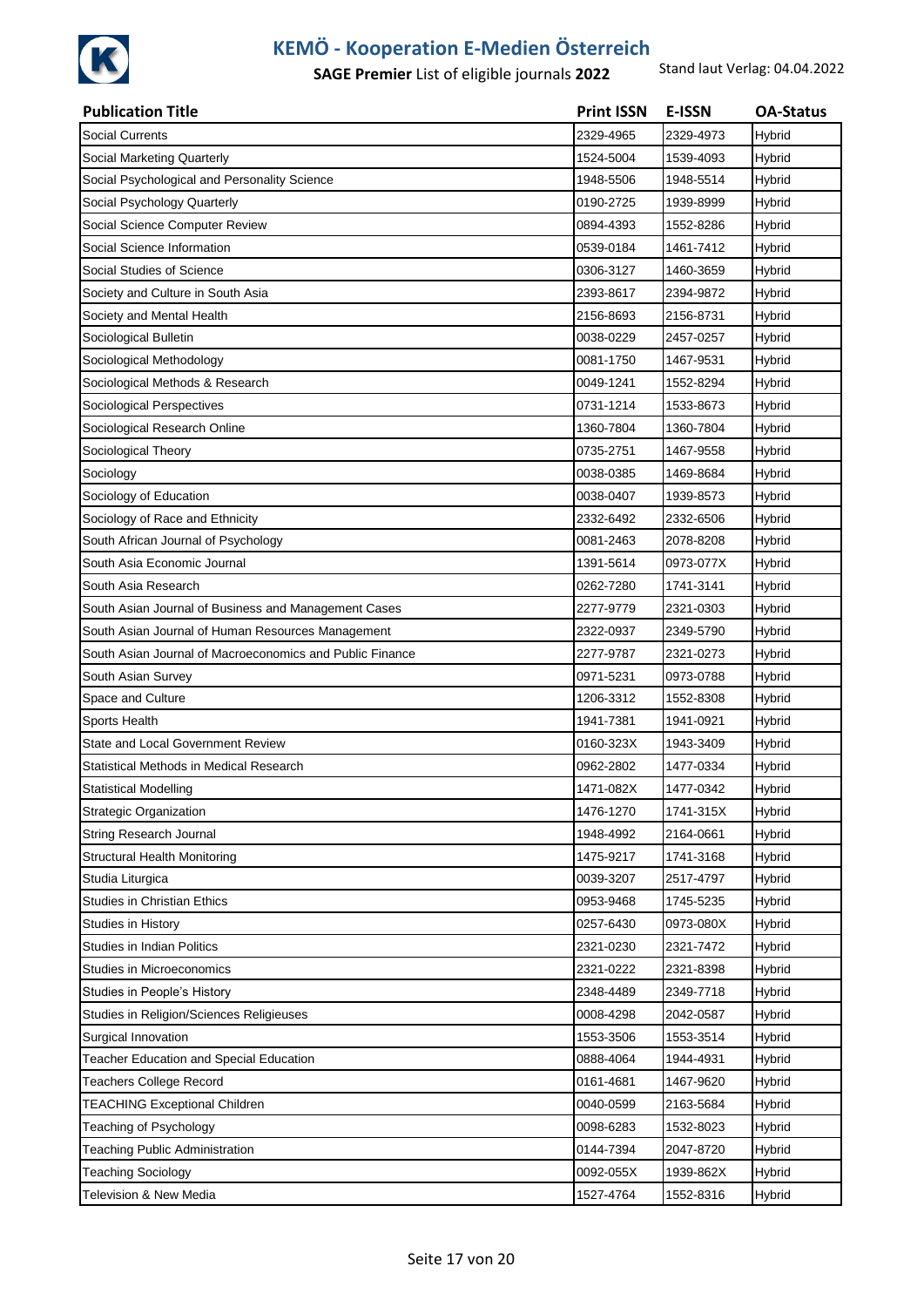

| <b>Publication Title</b>                                             | <b>Print ISSN</b> | <b>E-ISSN</b> | <b>OA-Status</b> |
|----------------------------------------------------------------------|-------------------|---------------|------------------|
| <b>Textile Research Journal</b>                                      | 0040-5175         | 1746-7748     | Hybrid           |
| The American Economist                                               | 0569-4345         | 2328-1235     | Hybrid           |
| The American Journal of Cosmetic Surgery                             | 0748-8068         | 2374-7722     | Hybrid           |
| The American Journal of Sports Medicine                              | 0363-5465         | 1552-3365     | Hybrid           |
| The American Review of Public Administration                         | 0275-0740         | 1552-3357     | Hybrid           |
| The American Surgeon                                                 | 0003-1348         | 1555-9823     | Hybrid           |
| The ANNALS of the American Academy of Political and Social Science   | 0002-7162         | 1552-3349     | Hybrid           |
| The Anthropocene Review                                              | 2053-0196         | 2053-020X     | Hybrid           |
| The Antitrust Bulletin                                               | 0003-603X         | 1930-7969     | Hybrid           |
| The Bible Translator                                                 | 2051-6770         | 2051-6789     | Hybrid           |
| The British Journal of Politics and International Relations          | 1369-1481         | 1467-856X     | Hybrid           |
| The Canadian Journal of Psychiatry                                   | 0706-7437         | 1497-0015     | Hybrid           |
| The Cleft Palate-Craniofacial Journal                                | 1055-6656         | 1545-1569     | Hybrid           |
| The Counseling Psychologist                                          | 0011-0000         | 1552-3861     | Hybrid           |
| The Downside Review                                                  | 0012-5806         | 2397-3498     | Hybrid           |
| The Economic and Labour Relations Review                             | 1035-3046         | 1838-2673     | Hybrid           |
| The Expository Times                                                 | 0014-5246         | 1745-5308     | Hybrid           |
| The Family Journal                                                   | 1066-4807         | 1552-3950     | Hybrid           |
| The Holocene                                                         | 0959-6836         | 1477-0911     | Hybrid           |
| The Indian Economic & Social History Review                          | 0019-4646         | 0973-0893     | Hybrid           |
| The Indian Economic Journal                                          | 0019-4662         | 2631-617X     | Hybrid           |
| The International Journal of Aging and Human Development             | 0091-4150         | 1541-3535     | Hybrid           |
| The International Journal of Artificial Organs                       | 0391-3988         | 1724-6040     | Hybrid           |
| The International Journal of Community and Social Development        | 2516-6026         | 2516-6034     | Hybrid           |
| The International Journal of Electrical Engineering & Education      | 0020-7209         | 2050-4578     | Hybrid           |
| The International Journal of Entrepreneurship and Innovation         | 1465-7503         | 2043-6882     | Hybrid           |
| The International Journal of Evidence & Proof                        | 1365-7127         | 1740-5572     | Hybrid           |
| The International Journal of High Performance Computing Applications | 1094-3420         | 1741-2846     | Hybrid           |
| The International Journal of Lower Extremity Wounds                  | 1534-7346         | 1552-6941     | Hybrid           |
| The International Journal of Press/Politics                          | 1940-1612         | 1940-1620     | Hybrid           |
| The International Journal of Psychiatry in Medicine                  | 0091-2174         | 1541-3527     | Hybrid           |
| The International Journal of Robotics Research                       | 0278-3649         | 1741-3176     | Hybrid           |
| The Journal of Applied Behavioral Science                            | 0021-8863         | 1552-6879     | Hybrid           |
| The Journal of Commonwealth Literature                               | 0021-9894         | 1741-6442     | Hybrid           |
| The Journal of Criminal Law                                          | 0022-0183         | 1740-5580     | Hybrid           |
| The Journal of Defense Modeling and Simulation                       | 1548-5129         | 1557-380X     | Hybrid           |
| The Journal of Early Adolescence                                     | 0272-4316         | 1552-5449     | Hybrid           |
| The Journal of Egyptian Archaeology                                  | 0307-5133         | 2514-0582     | Hybrid           |
| The Journal of Entrepreneurship                                      | 0971-3557         | 0973-0745     | Hybrid           |
| The Journal of Environment & Development                             | 1070-4965         | 1552-5465     | Hybrid           |
| The Journal of Men's Studies                                         | 1060-8265         | 1933-0251     | Hybrid           |
| The Journal of School Nursing                                        | 1059-8405         | 1546-8364     | Hybrid           |
| The Journal of Special Education                                     | 0022-4669         | 1538-4764     | Hybrid           |
| The Journal of Transport History                                     | 0022-5266         | 1759-3999     | Hybrid           |
| The Journal of Vascular Access                                       | 1129-7298         | 1724-6032     | Hybrid           |
| The Linacre Quarterly                                                | 0024-3639         | 2050-8549     | Hybrid           |
| The Medieval History Journal                                         | 0971-9458         | 0973-0753     | Hybrid           |
| The Neurohospitalist                                                 | 1941-8744         | 1941-8752     | <b>Hybrid</b>    |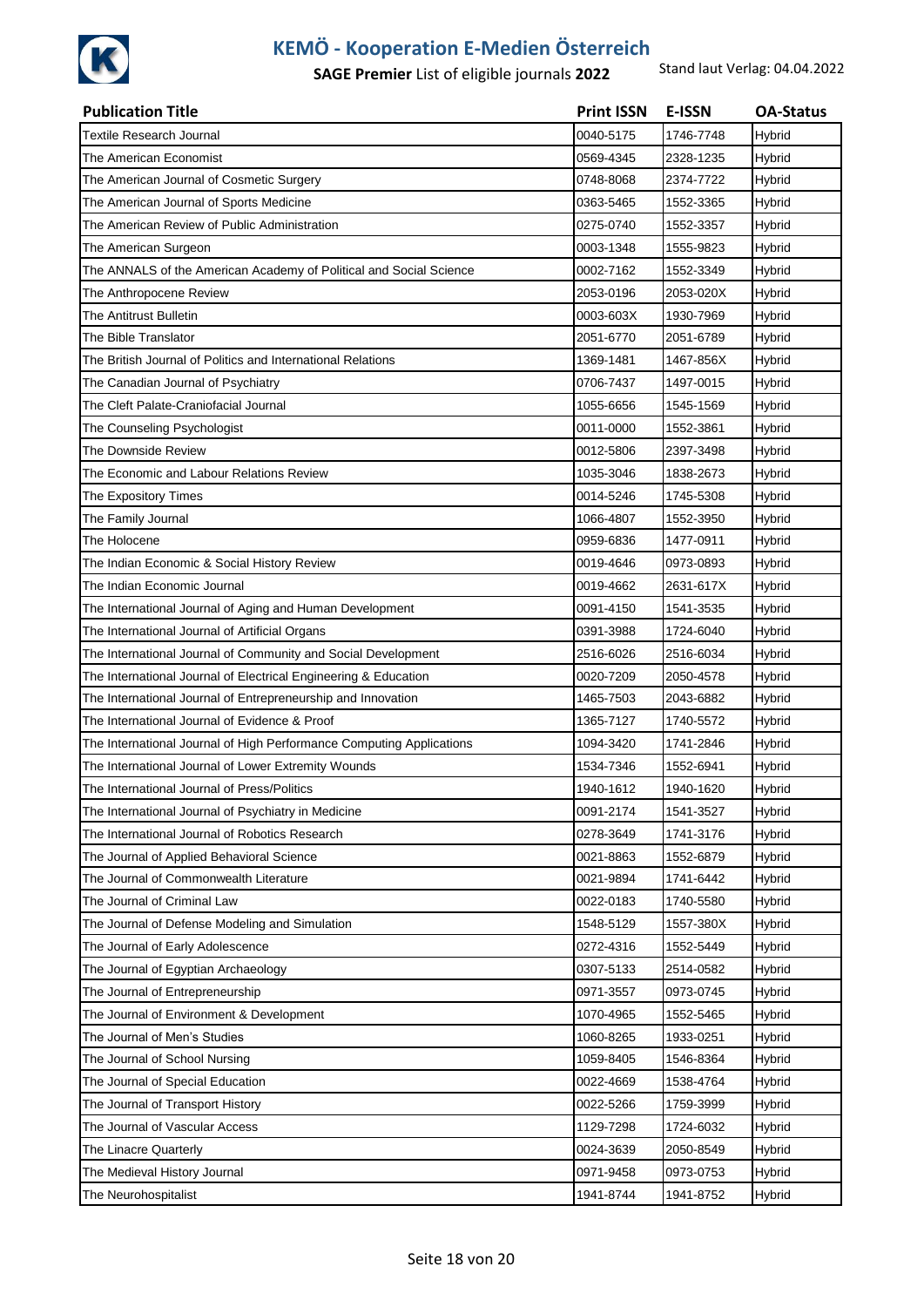

| <b>Publication Title</b>                                 | <b>Print ISSN</b> | <b>E-ISSN</b> | <b>OA-Status</b> |
|----------------------------------------------------------|-------------------|---------------|------------------|
| The Neuroradiology Journal                               | 1971-4009         | 2385-1996     | Hybrid           |
| The Neuroscientist                                       | 1073-8584         | 1089-4098     | Hybrid           |
| The Oriental Anthropologist                              | 0972-558X         | 0976-3430     | Hybrid           |
| The Police Journal                                       | 0032-258X         | 1740-5599     | Hybrid           |
| The Prison Journal                                       | 0032-8855         | 1552-7522     | Hybrid           |
| The Review of Black Political Economy                    | 0034-6446         | 1936-4814     | Hybrid           |
| The Science of Diabetes Self-Management and Care         | 2635-0106         | 2635-0114     | Hybrid           |
| The Sociological Review                                  | 0038-0261         | 1467-954X     | Hybrid           |
| The Stata Journal                                        | 1536-867X         | 0153-6873     | Hybrid           |
| <b>Theological Studies</b>                               | 0040-5639         | 2169-1304     | Hybrid           |
| Theology                                                 | 0040-571X         | 2044-2696     | Hybrid           |
| <b>Theology Today</b>                                    | 0040-5736         | 2044-2556     | Hybrid           |
| <b>Theoretical Criminology</b>                           | 1362-4806         | 1461-7439     | Hybrid           |
| Theory & Psychology                                      | 0959-3543         | 1461-7447     | Hybrid           |
| Theory and Research in Education                         | 1477-8785         | 1741-3192     | Hybrid           |
| Theory, Culture & Society                                | 0263-2764         | 1460-3616     | Hybrid           |
| Thesis Eleven                                            | 0725-5136         | 1461-7455     | Hybrid           |
| Time & Society                                           | 0961-463X         | 1461-7463     | Hybrid           |
| Topics in Early Childhood Special Education              | 0271-1214         | 1538-4845     | Hybrid           |
| Tourism and Hospitality Research                         | 1467-3584         | 1742-9692     | Hybrid           |
| <b>Tourism Economics</b>                                 | 1354-8166         | 2044-0375     | Hybrid           |
| <b>Tourist Studies</b>                                   | 1468-7976         | 1741-3206     | Hybrid           |
| Toxicologic Pathology                                    | 0192-6233         | 1533-1601     | Hybrid           |
| Toxicology and Industrial Health                         | 0748-2337         | 1477-0393     | Hybrid           |
| Transactions in Earth, Environment, and Sustainability   | 2754-124X         |               | 0 Hybrid         |
| Transactions in Planning and Urban Research              | 2754-1223         |               | 0 Hybrid         |
| Transactions in Urban Data, Science, and Technology      | 2754-1231         |               | 0 Hybrid         |
| Transactions of the Institute of Measurement and Control | 0142-3312         | 1477-0369     | Hybrid           |
| <b>Transcultural Psychiatry</b>                          | 1363-4615         | 1461-7471     | Hybrid           |
| Transfer: European Review of Labour and Research         | 1024-2589         | 1996-7284     | Hybrid           |
| Transformation                                           | 0265-3788         | 1759-8931     | Hybrid           |
| <b>Transportation Research Record</b>                    | 0361-1981         | 2169-4052     | Hybrid           |
| Trauma                                                   | 1460-4086         | 1477-0350     | Hybrid           |
| Trauma, Violence, & Abuse                                | 1524-8380         | 1552-8324     | Hybrid           |
| Tumori Journal                                           | 0300-8916         | 2038-2529     | Hybrid           |
| Ultrasonic Imaging                                       | 0161-7346         | 1096-0910     | Hybrid           |
| Update: Applications of Research in Music Education      | 8755-1233         | 1945-0109     | Hybrid           |
| Urban Affairs Review                                     | 1078-0874         | 1552-8332     | Hybrid           |
| Urban Education                                          | 0042-0859         | 1552-8340     | Hybrid           |
| <b>Urban Studies</b>                                     | 0042-0980         | 1360-063X     | Hybrid           |
| Urbanisation                                             | 2455-7471         | 2456-3714     | Hybrid           |
| Urologia Journal                                         | 0391-5603         | 1724-6075     | Hybrid           |
| Vascular and Endovascular Surgery                        | 1538-5744         | 1938-9116     | Hybrid           |
| Vascular Medicine                                        | 1358-863X         | 1477-0377     | Hybrid           |
| Veterinary Pathology                                     | 0300-9858         | 1544-2217     | Hybrid           |
| Violence Against Women                                   | 1077-8012         | 1552-8448     | Hybrid           |
| Violence: An International Journal                       | 2633-0024         | 2633-0032     | Hybrid           |
| Vision                                                   | 0972-2629         | 2249-5304     | Hybrid           |